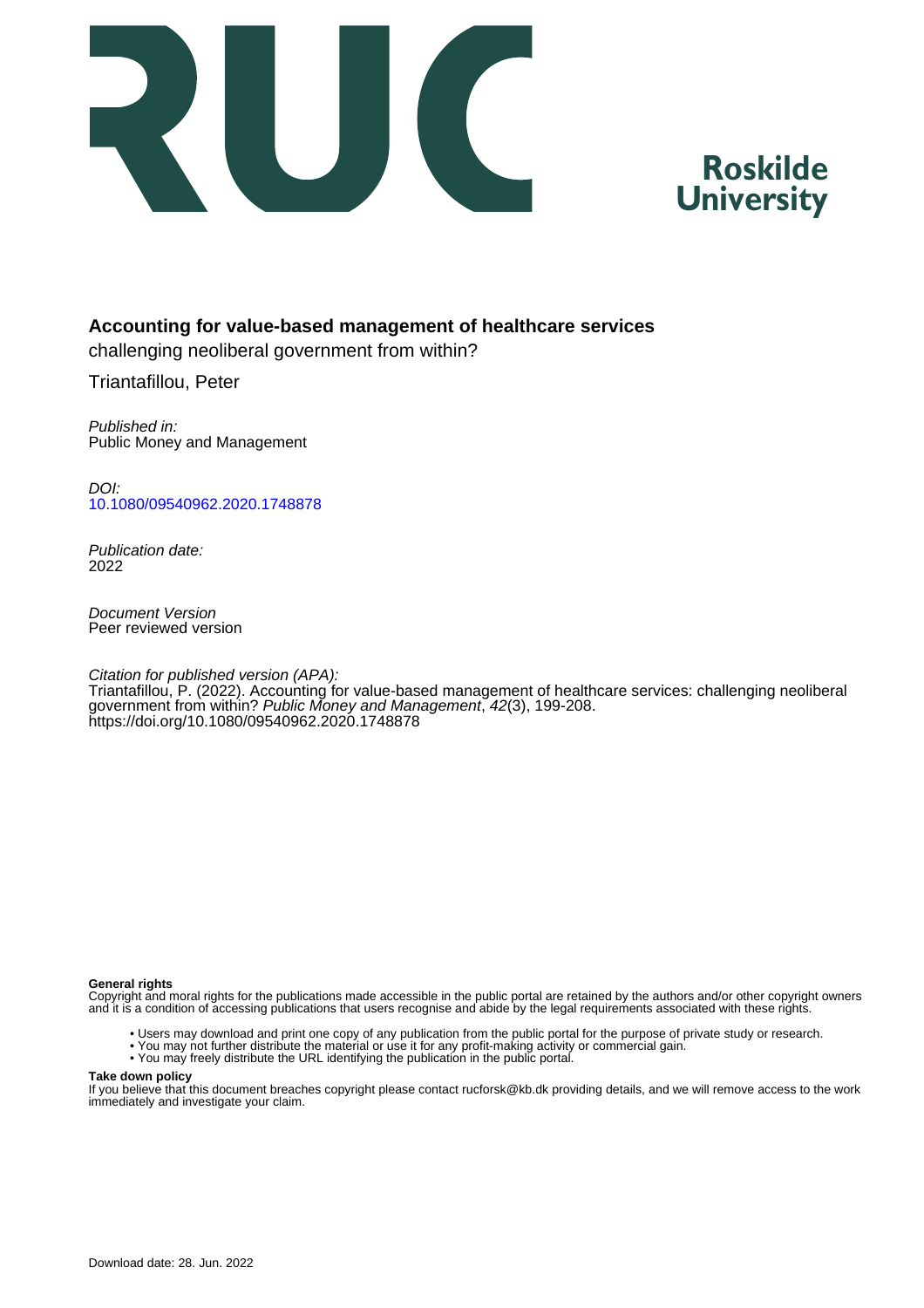"This is an Accepted Manuscript version of the following article, accepted for publication in Public Money & Management. Peter Triantafillou (2022) Accounting for value-based management of healthcare services: challenging neoliberal government from within?, Public Money & Management, 42:3, 199-208, DOI: 10.1080/09540962.2020.1748878. It is deposited under the terms of the Creative Commons Attribution-NonCommercial License (http://creativecommons.org/licenses/by-nc/4.0/), which permits non-commercial re-use, distribution, and reproduction in any medium, provided the original work is properly cited."

## **Accounting for value-based management of healthcare services: challenging neoliberal government from within?**

Peter Triantafillou

Department of Social Science and Business, Roskilde University, Denmark

Peter Triantafillou Department of Social Science and Business, Roskilde University Building 25, Universitetsvej 1, 4000 Roskilde **Denmark** triant@ruc.dk

### **ABSTRACT**

This paper examines the political rationality and governing technology underpinning value-based management (VBM) in the Danish healthcare system. VBM is a neoliberal mode of governing healthcare via competitive pay-for-performance schemes. At the same time, it has somewhat paradoxically cleared a space for criticizing such neoliberal schemes. VBM implies an insatiable demand for knowledge that seeks to map the health outcomes and costs of treatment; a demand challenging the neoliberal governmentality that informs it.

#### **IMPACT**

Management scholars have inspired a new series of reforms that, under the heading of 'value-based management', seeks to link hospital funding to accounts of actual treatment outcomes and costs. Based on the Danish experience, this paper suggests that the shift from a pay-for-performance system based on narrow conceptions of output, such as the number of patients treated, to one measuring actual health outcomes for patients is promising. However, the requirement for extensive knowledge linking health outcomes to full cycle treatments and their costs significantly challenges the adoption of a fair pay-for-performance system.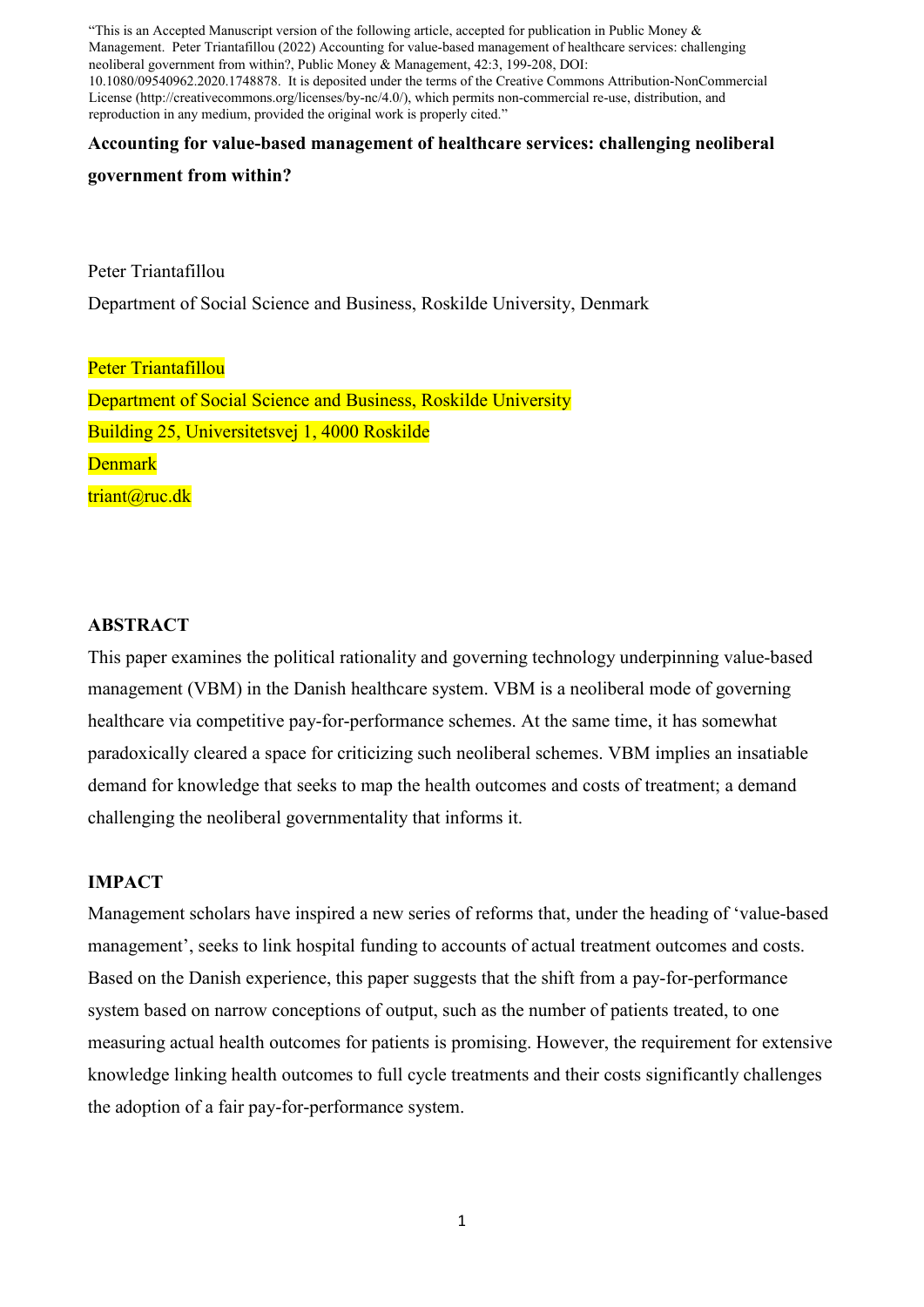**Keywords:** Hospital management; neoliberalism; pay-for-performance schemes; power; valuebased management

#### **Introduction**

Health spending now makes up around 10% of GDP in most OECD countries (OECD, 2017) and these costs are expected to continue growing both in absolute terms and relative to GDP (OECD, 2015, p. 167). Accordingly, public health services have been subjected to a variety of managerial ideas and schemes seeking to make the public health sector accountable for its performance and to increase value for money. While cost-accounting systems are by no means a new feature in hospitals (Funnell, Holden, & Oldroyd, 2014), several new pay-for-performance schemes seeking to incentivize hospitals to provide better value healthcare have emerged in the past few decades (Milstein & Schreyoegg, 2016). However, most of these schemes focus on health service processes, such as clinical guidelines, waiting times, and customer satisfaction (Pflueger, 2016), or outputs, such as the number of patients treated per year, rather than actual health outcomes.

In their book, *Redefining Health Care: Creating Value-based Competition on Results*, Porter and Teisberg argue that health service delivery should be designed to maximize value conceived as the health outcomes for the patient per dollar spent; maximizing this ratio is regarded as the core of value-based management (VBM) (Porter & Teisberg, 2006, p. 4). VBM aspires to enhance health outcomes resulting from all the services that constitute the treatment received by an individual patient. So far, Porter and Teisberg's idea of designing health services with a view towards maximizing their value in the sense of achieving maximum health outcomes in proportion to expenditures seems to have gone the furthest in the USA and UK (Milstein & Schreyoegg, 2016, pp. 1126–1127; Economist Intelligence Unit, 2016). More recently, Porter and Teisberg's VBM model has informed attempts to reform the management of healthcare in Australia (Koff, 2016), Germany (Porter & Guth, 2012), Sweden (IVBAR, 2014), and Denmark (illustrated in this paper).

It can be tempting to see VBM as yet another scheme in the seemingly endless row of neoliberal reforms inundating the public sector trying to make it more efficient and customer-friendly (Aberbach & Christensen, 2005; Pflueger, 2016). However, the quest for VBM in healthcare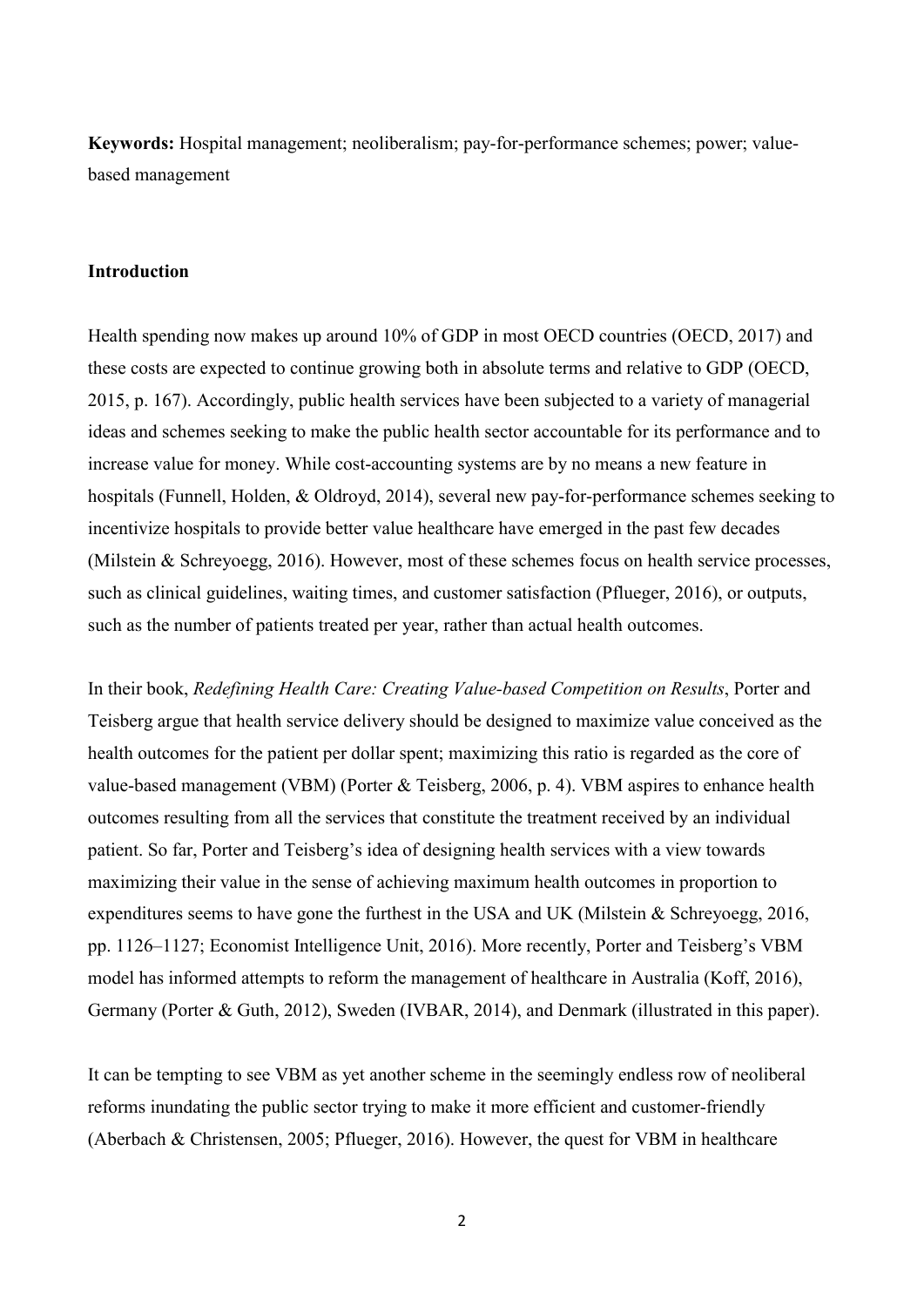services has so far received little critical attention, and the few studies that do critically interrogate VBM have focused on its economic and medical efficacy (Tanenbaum, 2009). Therefore this paper asks:

## *What kind of power is exercised under the heading of VBM, and what are its potential political implications?*

VBM is addressed here as a particular political rationality and technology. The possible political implications of VBM's attempt to exercise power over or through healthcare (notably hospitals) and, ultimately, patients in the context of the Danish health system are examined. The paper does not look at the practical difficulties involved in the actual implementation of VBM, nor does it assess whether VBM is a desirable way of managing healthcare.

#### **Analysing VBM as a mode of governmental power**

The political implications of the flood of value-for-money schemes entering the public services in most OECD countries since the late 1980s have been widely discussed. In the field of critical performance management and measurement studies, for example, scholars have pointed to a number of dysfunctional effects resulting from attempts to quantify and account for the value of public services (Bevan & Hood, 2006; Lindholm, Korhonen, Laine, & Suomala, 2019; Radnor, 2008). Others have examined the administrative and political challenges involved in adopting new management schemes in the hospital sector (Cardinaels & Soderstrom, 2013). These critical studies are pertinent inasmuch as they point to the undesirable implications that value-for-money schemes may have for the allocation of public resources, the behaviour of professionals involved in public service delivery and, ultimately, for the citizens who depend on these services. Moreover, the attempt to account for the value of a phenomenon is not just a technical issue that may be used for various political purposes; it may also contribute to the production of particular forms of knowledge that render public services problematic and susceptible to political intervention in new ways (Hoskin, 1996; Power, 1996).

Inspired by Foucault's notion of government (Foucault, 2007), this paper explains the kind of knowledge–power system embedded in VBM . This ambition of addressing VBM in terms of its placement in a wider knowledge–power system resonates with attempts to analyse diverse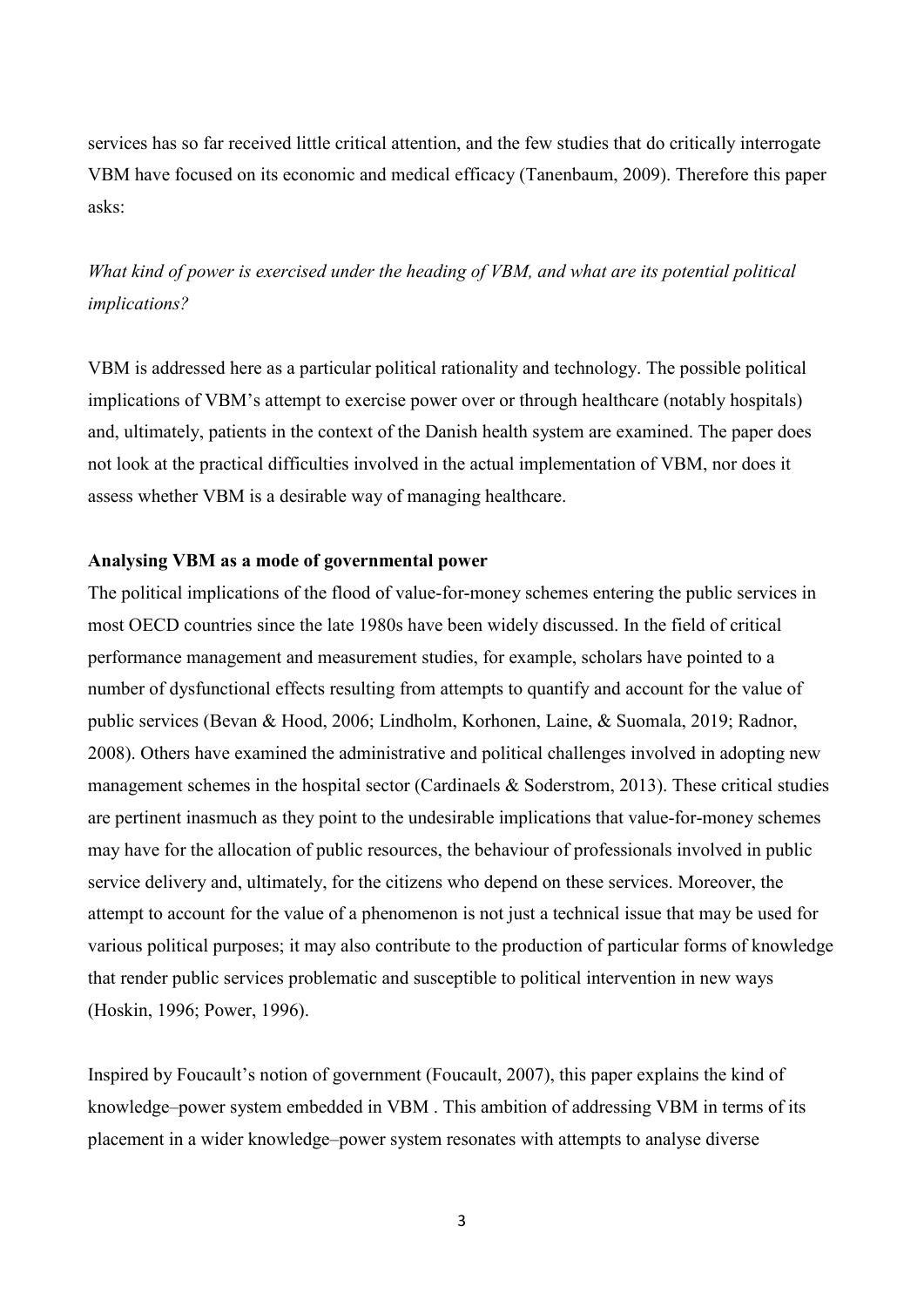governing techniques under the notion of management control systems as a package (Malmi & Brown, 2008), though the latter seems more attuned to identifying the systemic similarities of control systems and less to exposing power. Foucault used the term 'governmentality' to denote the more or less systematic and scholarly forms of reflection on how best to govern a state (Foucault, 2007, pp. 87–133). This term was later expanded to include rationalities involved in governing organizations (McKinlay & Pezet, 2010; McKinlay & Starkey, 1998). Many studies have pointed to the strong influence of neoliberal rationalities in the governing of public services since the 1980s (for example Triantafillou, 2017). However, there is no academic consensus on how to define neoliberalism (Davies, 2014). This paper follows Foucault and others in addressing neoliberalism not in terms of an ideology or a blueprint for political intervention but as a way of problematizing and reasoning about how to govern (Foucault, 1989). Yet, even this take on neoliberalism may lead to widely different interpretations of the defining features of neoliberalism. This ambiguity may partly reflect the fact that neoliberal thinkers often do not agree on what neoliberal politics entails (Peck, 2010). Some articulations of neoliberalism by, for example, von Mises (1990 [1933]), Hayek (1944), and Friedman (1962), suggest that neoliberalism evolves around the generalized problematization of state interventions and the question about how to enable the competitive functioning of markets. Other more recent articulations by, for example, former German chancellor Gerhard Schröder, the British sociologist Anthony Giddens and former UK prime minister Tony Blair propagate a mode of neoliberalism that works not only through markets but, more broadly, by stimulating and regulating the freedom and self-governing capacities of individuals, communities, and organizations alike (Cruikshank, 1999; Hansen & Triantafillou, 2011; Rose, 1999, pp. 137– 165). In this analysis of the kind of expert knowledge and the rationalities of government put into play by VBM, I pay attention both to narrow problematizations in terms of market competition and broader ones in terms of (patient) participation and empowerment.

In order to specify the kind of political rationality at work in VBM, this paper addresses the kinds of knowledge and technologies enabling VBM to make hospital services amenable to more or less systematic governing interventions, i.e. to power (Foucault, 1991). The first axis, *knowledge*, is important for the ways in which we can truthfully (or falsely) speak about and account for the value of health services (Pflueger, 2015). What is interesting about knowledge here is not its truthfulness but, rather, its performative dimension. Accordingly, the purpose of this paper is less to clarify what value really is or ought to be (McKevitt & Davis, 2016; Talbot, 2011) but, rather, to explain what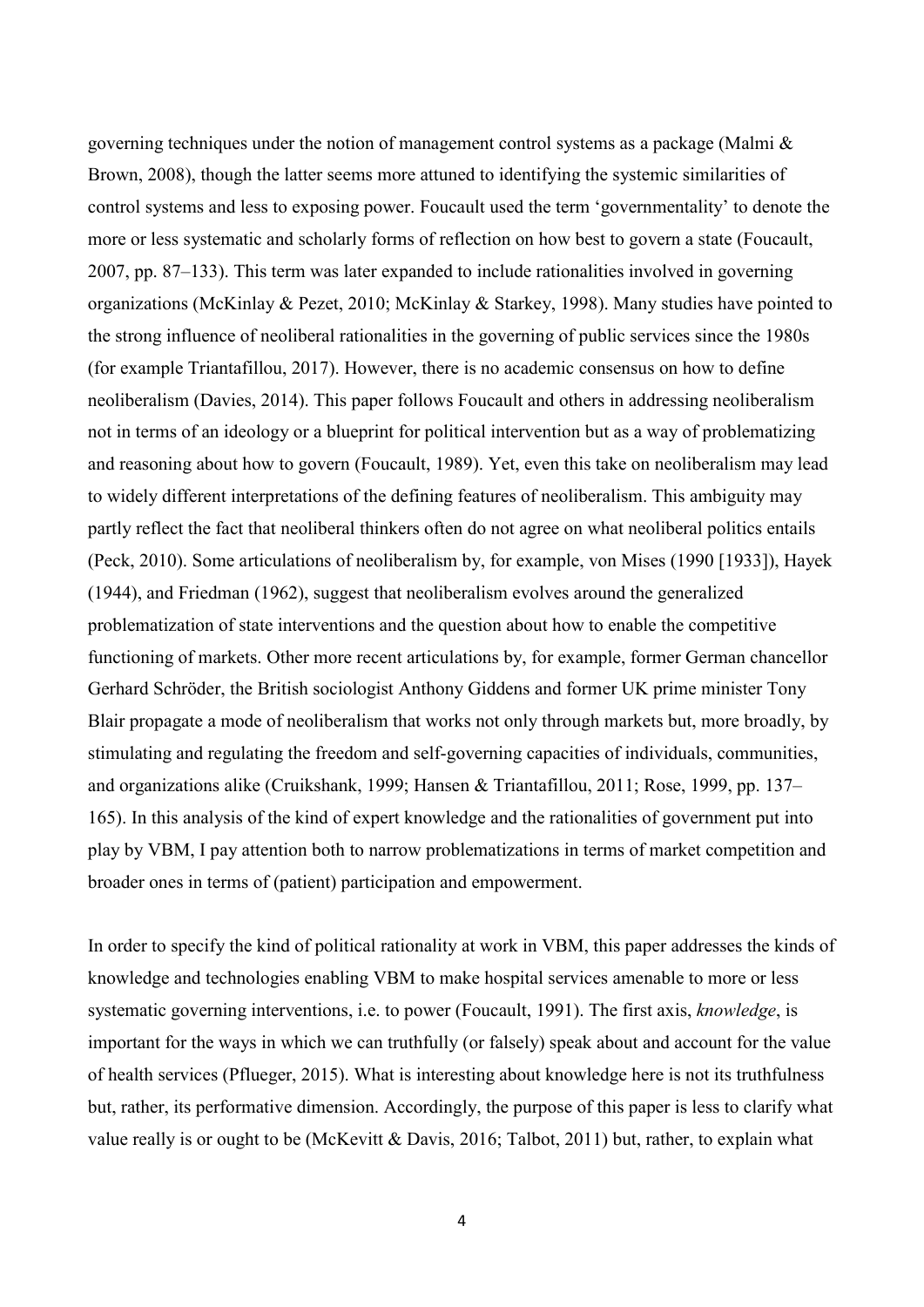kind of political power is enabled by managerial discourses seeking to explicate what value is and how it can be augmented (Ferlie, Crilly, Jashapara, & Peckham, 2012; Malmmose, 2015).

The second axis of government involves the *technologies of government*, such as management schemes, administrative procedures, and accounting techniques, that are implied in governing (Dean, 1996). Hospitals and other public organizations have been subjected to a number of performance audit systems, customer satisfaction surveys and clinical audit systems trying to hold hospital managers and their medical staff accountable for the efficiency, effectiveness and, increasingly, the value of their activities (Arnaboldi, Lapsley, & Steccolini, 2015; Kelman & Friedman, 2009). The current analysis seeks to contribute to this literature by focusing on how VBM schemes and techniques link to wider political rationalities.

#### **Method**

The analytical lens above implies analysing the kind of power underpinning VBM along two axes: the body of knowledge and political rationalities on the one hand; and the governing technologies involved in accounting for value production on the other. The knowledge axis is examined by mapping the emergence and contours of a new knowledge of organizational value derived from *Redefining Health Care* (Porter & Teisberg, 2006) and two ensuing publications on VBM by Porter and his colleagues (Kaplan & Porter, 2011; Porter, 2010). *Redefining Health Care* was explicitly referenced as the inspiration for the policy debates and proposals introducing VBM to healthcare in Denmark and several other countries.

From this somewhat abstract discursive level, the paper moves on to the unfolding of the political rationalities underpinning VBM in the Danish hospital system. The analysis of the political rationales is based on around 20 Danish policy documents and medical debate articles. The 13 most important ones are listed in Table 1, together with an indication of the analytical focus adopted. Moreover, in order to better grasp the political rationalities and concerns over VBM's pay-forperformance system, a group interview (1) was conducted with two senior managers of the Danish regions that had been engaged in proposing that the Danish hospitals initiate VBM experiments. Finally, an individual interview (2) was conducted with the Danish Medical Association's communication officer in order to examine the position of the most influential medical professional organization in Denmark.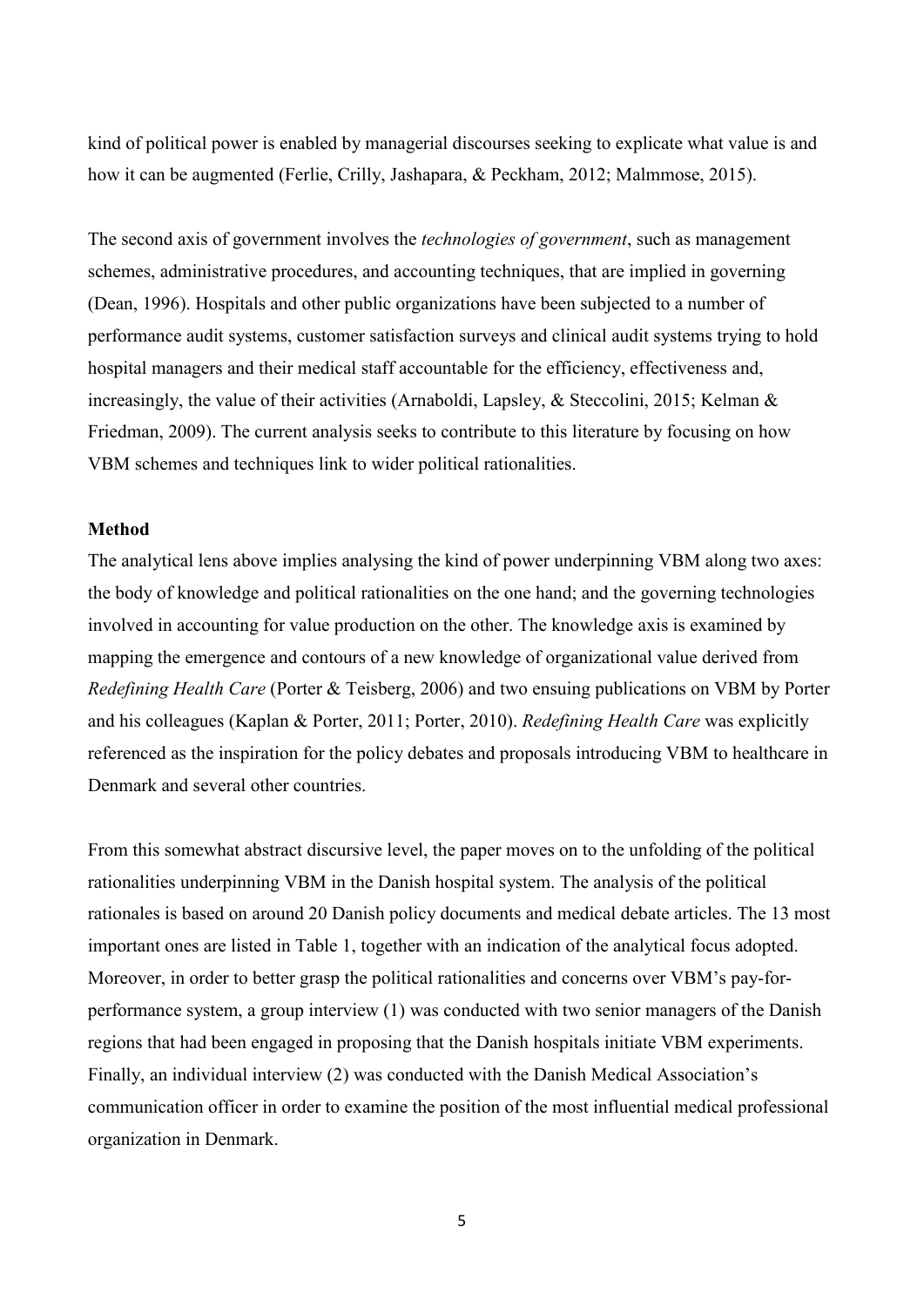#### INSERT Table 1 here

The second axis, government technologies, was examined by focusing on the schemes and techniques developed—under the heading of VBM —to account for the costs and health outcomes of health services. A thorough search was made for Danish policy and medical documents describing attempts to adopt two technologies constituting the defining features of VBM: patient reported outcome measures ('PROMs') (Porter, 2010, p. 2477) and full cost accounting. The documents collected were about VBM in general, and on the design of seven VBM projects launched in 2015/16 with the support of the Danish regions (Danske Regioner, 2015a). See Table 2.

#### INSERT Table 2 here

While the documents provided abundant information about the governing technologies of VBM, they only covered three of the seven Danish VBM projects. Information on the four remaining projects was gathered via email and two individual interviews (3 and 4) with managerial staff in the relevant hospital departments. The focus was on how PROMs and cost accounting were being used, and the technical and political challenges entailed by their use.

#### **Evaluating healthcare services or knowing how to reinvigorate competition**

The 1990s saw the emergence of an understanding in the organizational management literature of 'value' as something created in close interaction between an organization and its customers (Lopdrup-Hjorth, 2013, pp. 106–131). According to this understanding, the production of value depends not only on customers' preferences but also—and increasingly—on the inclusion of these customers and other stakeholders into the production cycle: product design, marketing, and, not least, consumption.

While many management scholars have contributed to this new conception of value, Porter provided a seminal and widely shared understanding of value as a chain of a wide range of actors and processes. In *Competitive Advantage: Creating and Sustaining Superior Performance*, Porter argued that a company seeking to improve its competitive advantage had to start analysing itself by breaking its operations up into the discrete activities that make up a 'value chain' (Porter, 1985, p.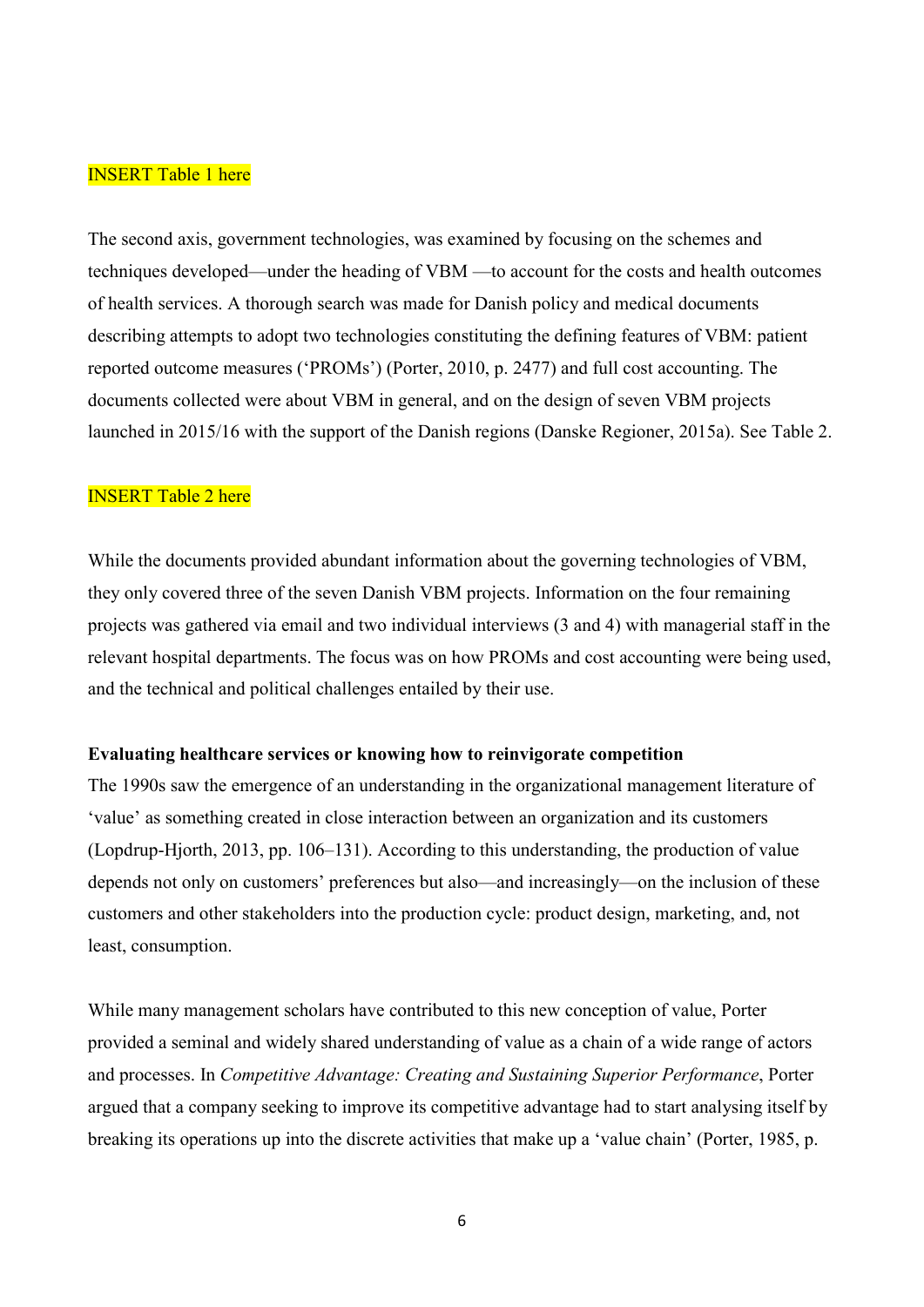38). Together with several other organizational management scholars, Porter articulated an understanding of value production that included both objective factors of production and subjective preferences of consumption. In order to succeed, a company must analyse and govern its internal production processes and engage in an ongoing dialogue with its suppliers, shareholders and, above all, its customers to mobilize and utilize their ideas and resources in the production of value.

This conceptualization of value creation was taken up by Porter and Teisberg who argued that flawed competition was the root cause of the excessive costs and poor health outcomes of the health system in the USA (Porter & Teisberg, 2006, p. 44). The problem, they said, was neither insufficient nor too much competition but, rather, that competition was not based on patient health outcomes. In line with this neoliberal problematization of the functioning of health services in the USA in terms of inadequate competition, the solution is not some kind of state-provided healthcare, even if life expectancy is higher and national health costs are much lower in other OECD countries with state-provided health services (Porter & Teisberg, 2006, pp. 29–30, 374–376). Instead, reformed health service competition should revolve around the value for the patient, i.e. the physical or mental health outcomes experienced by the patient in proportion to the actual treatment costs. Accordingly, value for the patient can be defined in the deceptively simple 'health outcomes per dollar spent' (Porter, 2010, p. 2477).

With regard to health outcomes, Porter and Teisberg are adamant that VBM is not (only) about gauging patient satisfaction with healthcare services as we find in so many other neoliberal inspired performance measurement schemes. While patient assessments are regarded as crucial to gauging value, these assessments should be directed toward actual post-treatment health status. More precisely, accounting for the outcomes of the health treatment should, according to Porter and Teisberg, assess the health status of the patient and establish whether this status is causally linked to the treatment provided. However, Porter and Teisberg collapse these two steps into one using PROMs (Porter & Teisberg, 2006, pp. 126–134). PROMs are a self-assessment technology where the patient reports on their own health by way of a standardized questionnaire designed by a relevant medical expert. This assessment is clearly not a strictly clinical assessment. Yet, it is based on questions and criteria formulated by the medical personnel treating the patient and therefore imply a quite strict structuring of the scope of patient responses.

7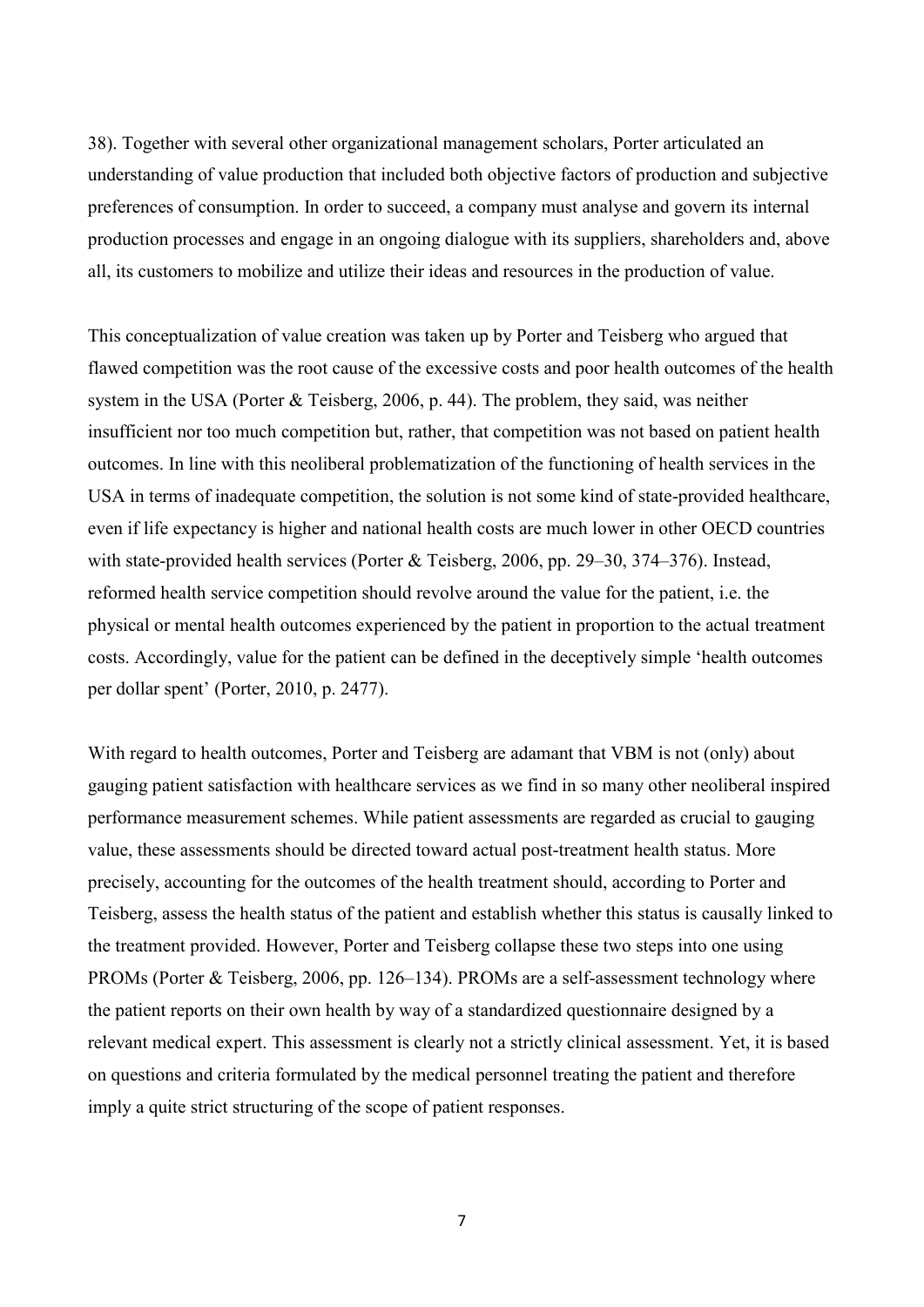The second part of the value equation, cost accounting, should be based on the actual costs involved in the full treatment cycle, because it is this full treatment, not discrete interventions, that creates value for the patient (Porter & Teisberg, 2006, p. 98). Porter stresses that: 'To measure true costs, shared resource costs must be attributed to individual patients on the basis of actual resource use for their care, not averages' (Porter, 2010, p. 2481). Porter later explained, in some detail, the many steps involved in making full treatment cycle cost accounting (Kaplan & Porter, 2011). The pilot study example they provided testifies to the complexity and technical difficulty of making full treatment cost accounting. Kaplan and Porter acknowledge that currently, full cost accounting cannot be fully scaled up and therefore cannot replace existing cost systems. Yet, they said they were confident that technology 'will soon greatly improve providers' ability to track the type and amount of resources used by individual patients' (Kaplan & Porter, 2011, p. 51). The ensuing analysis of VBM reform in Denmark, which runs one of the world's most consistent and centralized patient health record systems, suggests that there is reason to question this confidence.

In sum, VBM implies a need for increasingly detailed knowledge about the complex, causal linkages between public health interventions and health outcomes. Medical authorities must have detailed knowledge about the health status, and the social environment impinging on this status, of every patient. This need for extensive expert knowledge appears to resonate poorly with the kind of restrictive neoliberalism that sees any attempt to govern society on the basis of state-sanctioned expertise as technically impossible and politically dangerous (Hayek, 1944; Popper, 1966, chapter 9). Yet, VBM is clearly in line with the neoliberal dictum that only the individual, not the state (or medical authorities for that matter), can truly get to know the needs and wellbeing of individual citizens. Moreover, VBM is explicitly articulated as a technology for reinvigorating market competition in the health sector.

#### **VBM and the problematization of hospital management in Denmark**

Clinical quality and the efficiency of the Danish health services have been debated and stimulated several reforms of the public health services since the 1990s (Triantafillou, 2014). This includes the introduction, in the late 1990s, of a value-for-money system rewarding hospitals for increasing output (treatment activities) per Danish kroner (DKK) spent. However, if value-for-money schemes have been an integrated part of the Danish healthcare system for the past two decades, they tended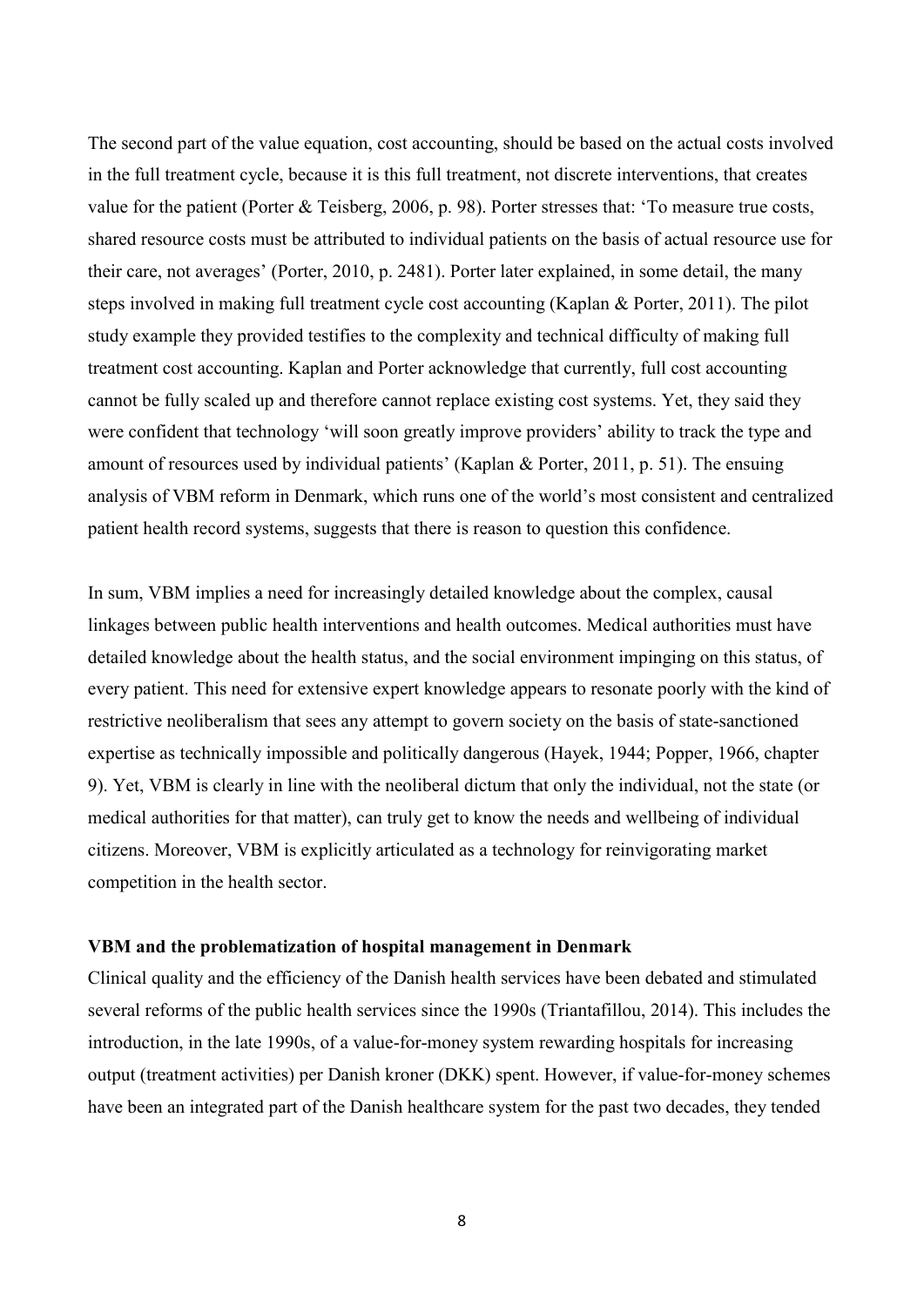to revolve around user choice and satisfaction with the services provided, not health outcomes (Vrangbæk & Østergren, 2006).

The idea of governing health services based on individual health outcomes only emerged in Denmark during the mid 2010s when the Ministry of Health, the Danish regions, and the Danske Patienter (the Danish patients' association) started discussing the need for patient-centred quality measures (Danske Patienter, 2013; Regeringen, Kommunernes Landsforening, & Danske Regioner, 2013). Activity-based financial management in general, and the government's 2% annual productivity increase requirement in particular, came under heavy criticism from the regions, the medical staff at hospitals, and by the Danske Patienter (Danske Patienter, 2016; NN, 2017). The thrust of this criticism was that the activity-based element encouraged quantity and productivity at the expense of the quality of clinical services and, ultimately, could lead to poorer outcomes for patients (Interview 1).

This critique of the existing pay-for-performance regulation was partly inspired by Porter and his colleagues' ideas about VBM in the debate over the Danish hospital services. In April 2015, the Danish regions introduced the idea of a value-based approach to govern the Danish hospitals (Danske Regioner, 2015b). With direct reference to the Swedish SVEUS-project, a project explicitly inspired by Porter and Teisberg (IVBAR, 2014, p. 4), the Danish regions articulated the need to focus on patients' experiences and benefits resulting from their treatment. Further impetus to the introduction of VBM was given with the publication of a consultancy report: *Value-Based Steering and Support systems for Danish Health Care* (IVBAR, 2015). This report, which was commissioned by the Danish regions, explained that, even though the Danish health system was relatively successful compared to other OECD countries, it suffered from several problems, notably an excessive focus on activity and productivity and, conversely, inadequate attention to treatment flows and value for the patient (ibid., pp. 5–8). The general solution proposed to these problems was to adopt a VBM approach addressing all treatment costs and the outcomes for patients. With this in mind, a Danish regions taskforce in 2015/16 decided to launch the National VBM project, which consisted of seven specific projects within distinct medical specialities that had all for some time been experimenting with systematic health outcome assessment (Danske Regioner, 2015a). In outlining these projects, the task force explicitly referred to Porter's model of value-based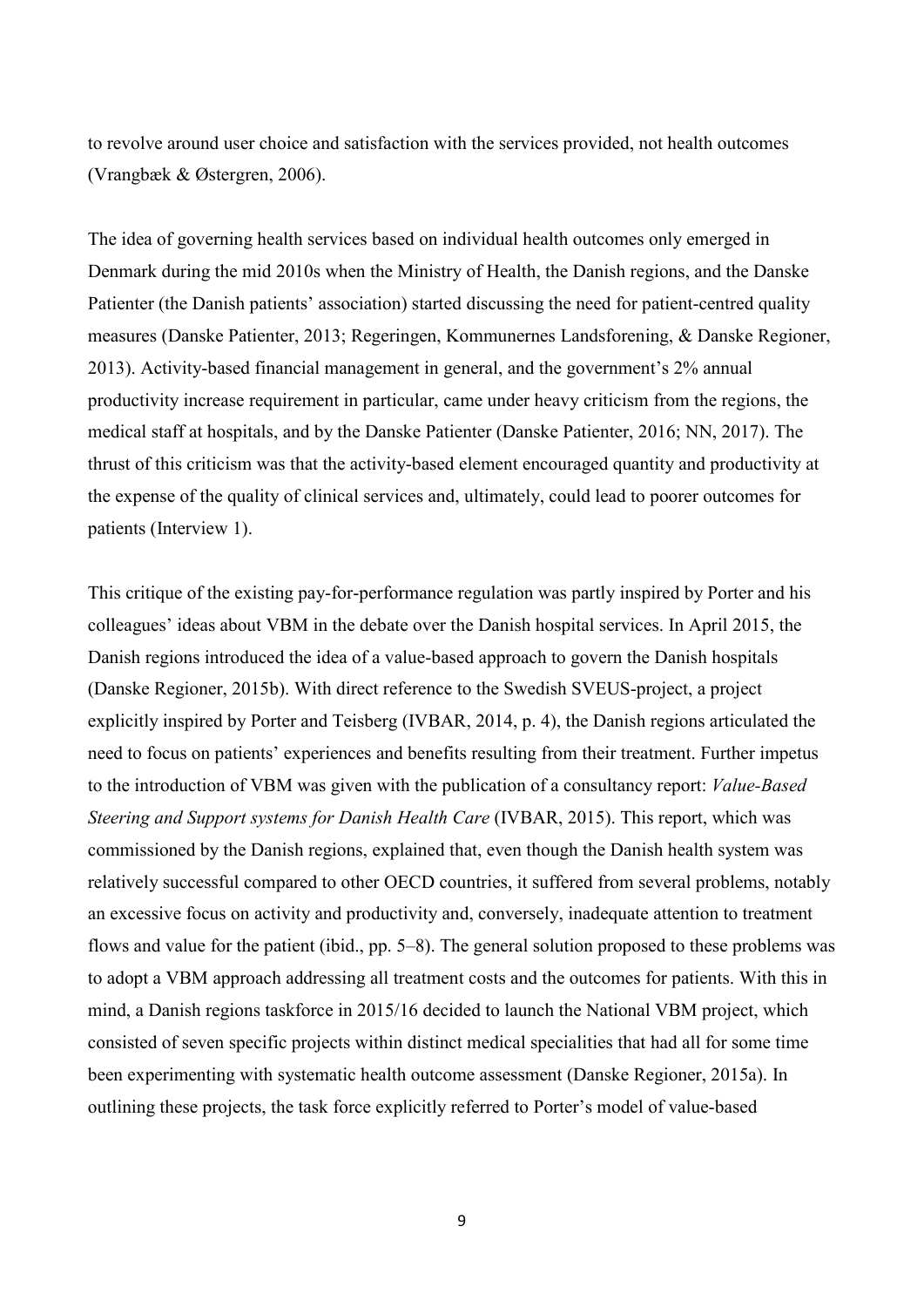healthcare as a guideline for their further development and future assessment (Danske Regioner, 2015a, appendix 6).

The Danish regions' attempt to focus on the production of value for the patient was rapidly endorsed by the Danske Patienter. The association had for some time stressed the importance of clinical quality, user satisfaction, and adequate financial resources for the public health system (Danske Patienter, 2013). The advent of VBM allowed them to articulate the need for public health reforms in terms of concrete health outcomes for the individual patient. In 2016, the association established a joint experimental project on patient involvement in cancer treatment with the Danish regions and several hospitals. The rationale for this project was:

> Patients are experts on their own life and health. How severe is my pain today? What worries do I have? Am I able to undertake my daily chores? These are questions that only the individual patient can answer. In other words, patients have unique knowledge, which the health sector may use to improve itself. But it requires that we move towards a culture where we are even better at listening to the *individual patient and where we see them as an active partner* when important decisions about treatment and follow-up are made (Danske Patienter, 2016, my emphasis).

The Danske Patienter was clearly stressing that the VBM projects meant that the medical staff needed to listen to their patients in order to provide better treatment by utilizing the knowledge and the resources that a patient may be able to mobilize throughout the treatment process. If this is an expression of a neoliberal rationality, it is certainly not that of the narrow market competition focused one, but a wider one seeking to promote the health of individuals and populations by governing through the freedom and self-steering capacities of patients. By doing so, VBM links up with the wider political trend of health promotion that emerged in Denmark during the mid 2000s (Vucina, 2014).

Of course, it may not be surprising that the Danske Patienter argued in favour of increased patient participation and empowerment. It is perhaps more surprising that some of the major Danish medical associations endorsed this, for example 'Regionerne vil belønne helbredelse og patienttilfredshed [the regions will reward effective treatment and patient satisfaction]' (see

10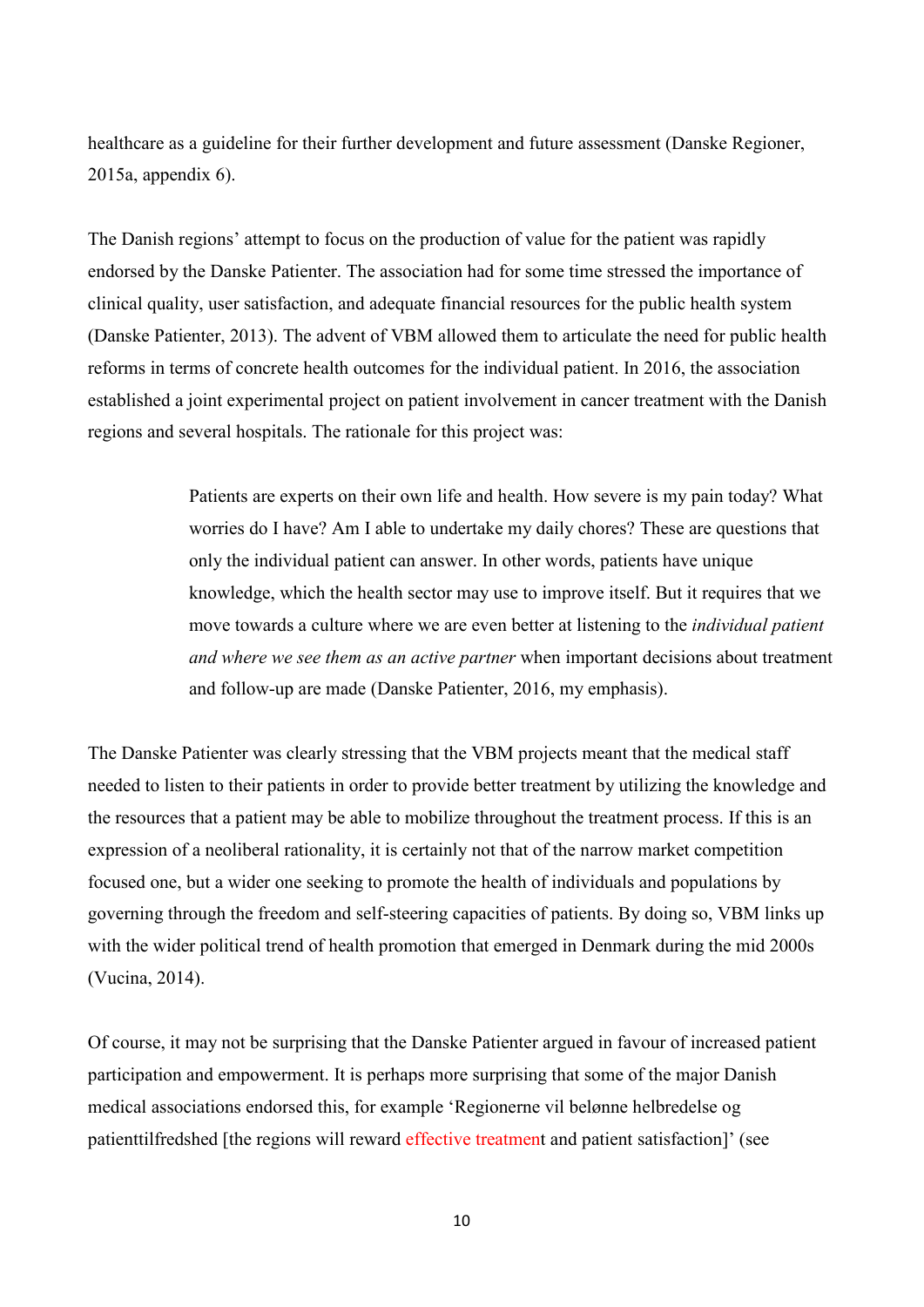Ugeskrift*,* 2016). After all, patient participation and empowerment could be regarded by medical professionals as a challenge to their authority. The head of the Danish association of chief physicians explained:

> Everybody agrees that the hospitals should provide treatments that benefit the patients. However, we are subjected to productivity requirements that do not focus on the quality for the patients, but only on activity and the number of treatments. Hence, the project proposed by the Danish regions is a milestone because it has designed a new systematic model for using a patient's assessment in the management of the hospital's activities (cited in Bundgaard, 2017).

If may not be entirely clear from the above quotation, but what is being referred to here is a patient's subjective assessment not of the quality of the health services but of their own health status following treatment. It is this active patient subjectivity that leading parts of the Danish medical community started to endorse as a principle for governing hospitals.

In brief, the advent of the managerial knowledge of VBM in the political debate over the Danish hospital sector entailed a partial recasting of existing neoliberal political rationalities and intensified the problematization of the prevailing pay-for-performance systems that essentially rewarded hospitals for the number of patients they treated. While VBM may be regarded as a neoliberal steering mechanism favouring a competitive pay-for-performance-oriented mode of governing hospitals, it cleared a space in Denmark for criticizing these kinds of neoliberal schemes and for providing the promise for more local influence—by hospital managers, doctors and patients—to design and reward treatment systems attuned to health outcomes.

#### **VBM and the insatiable demand for causal knowledge**

This section of the paper examines the technological dimension of VBM by looking at the schemes and techniques employed to account for the outcomes and costs of the seven VBM projects endorsed by the Danish regions. The attempt to move from a narrow focus on the quantity of patients treated to health outcomes was seen as very positive by the managers of the seven VBM projects (Bjerregaard & Christensen, 2018; Edvardsen, 2018; Region Midtjylland, 2018; Skovlund & Ejskjær, 2018; Sørensen, 2018; Interviews 3 and 4). Several of the project managers saw VBM as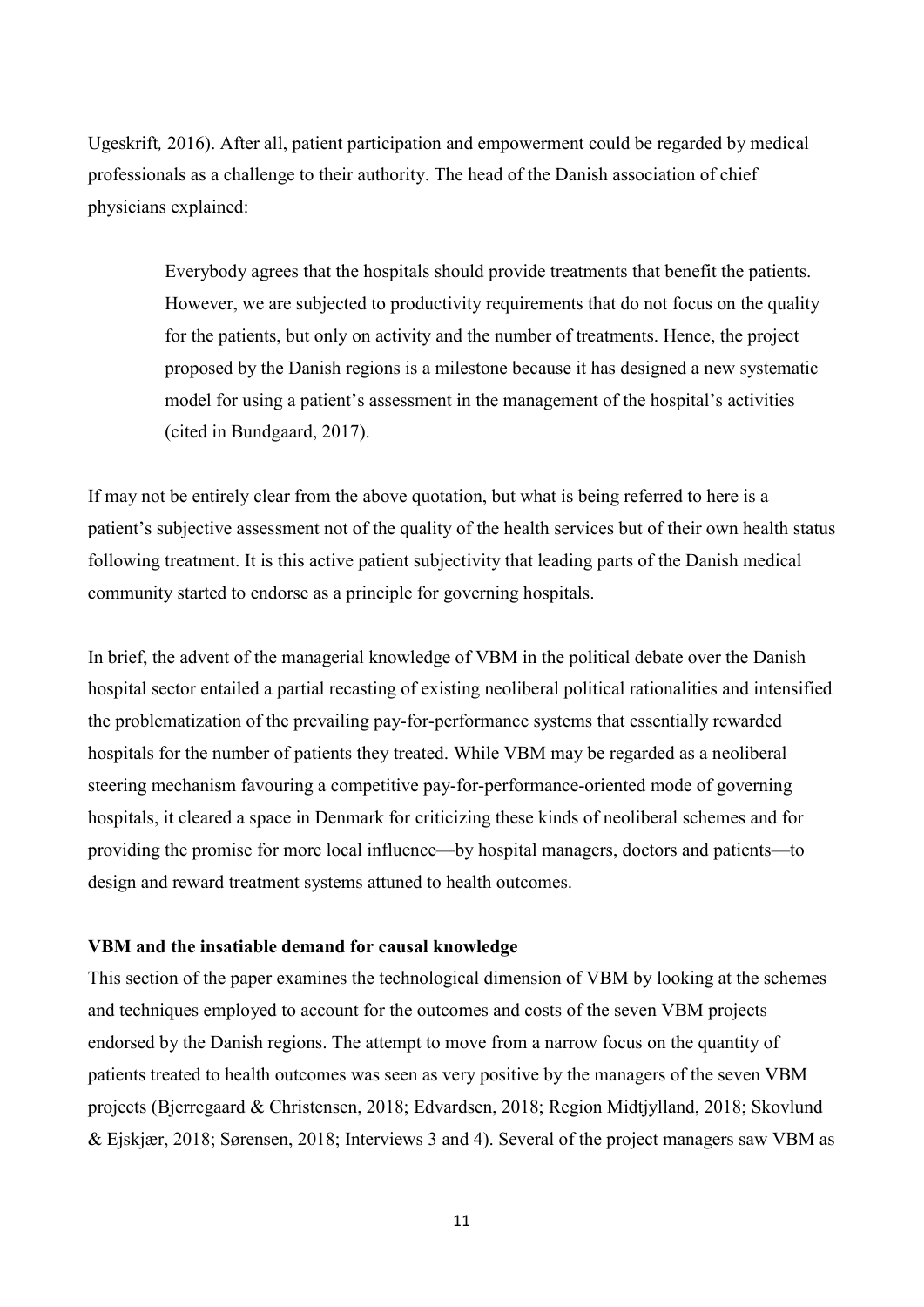an opportunity for developing a 'bottom-up' style healthcare that allows, for example, medical staff and patients to jointly formulate outcome goals (for example Bjerregaard & Christensen, 2018, p. 323), and provides an opportunity that can enable patients to design individually tailored healthcare provision (Skovlund & Ejskjær, 2018).

In order to account for health outcomes, the seven projects draw on two general sources: clinical registers and patient questionnaires. Only very few countries in the world have a population whose dealings with the public sector is so intensely and systematically monitored and registered as in Denmark. The Danish registers include clinical data on patients receiving medical care but this data is not readily usable for VBM. Only a few of these clinical registers hold systematic information about a patient's health a month or more following treatment. Moreover, as VBM is predicated on an understanding of value that revolves around a patient's subjective needs and preferences, current clinical registers can, at best, only serve as supplementary to the account for health intervention outcomes. Hence, the need for a second data source—PROMs—which focus on the patient's assessment of their health following treatment. The seven VBM projects suggest that it is possible to use the PROMs to increase the attention paid to long-term health outcomes, although there is still a need for thorough clinical studies about these projects' health effects. Although there are currently only some 20 medical specialties that systematically use questionnaires asking patients to assess their post-treatment health status (Regionernes kliniske kvalitetsudviklingsprogram, 2015; Reiermann, 2015), there is strong support from both the Danish regions and the medical community for expanding the use of PROMs to improve health outcomes (Danske Regioner, 2017; Ugeskrift*,* 2016).

However, attempts to account for full treatment costs are problematic. As explained by Kaplan and Porter, cost accounting under VBM implies, among other things, developing process maps of each activity in patient care delivery; identifying the resources and supplies used for each activity in the process; making time estimates for each process step; calculating the costs of these steps; estimating the practical capacity of each resource provider; and calculating the capacity cost rate (Kaplan & Porter, 2011, pp. 8–9). Danish hospitals have accounted for the costs of their services since the mid 1990s by way of a DRG-based system. However, this mode of cost accounting clearly does not meet the VBM cost accounting ideal as it based on predefined standard costs, rather than actual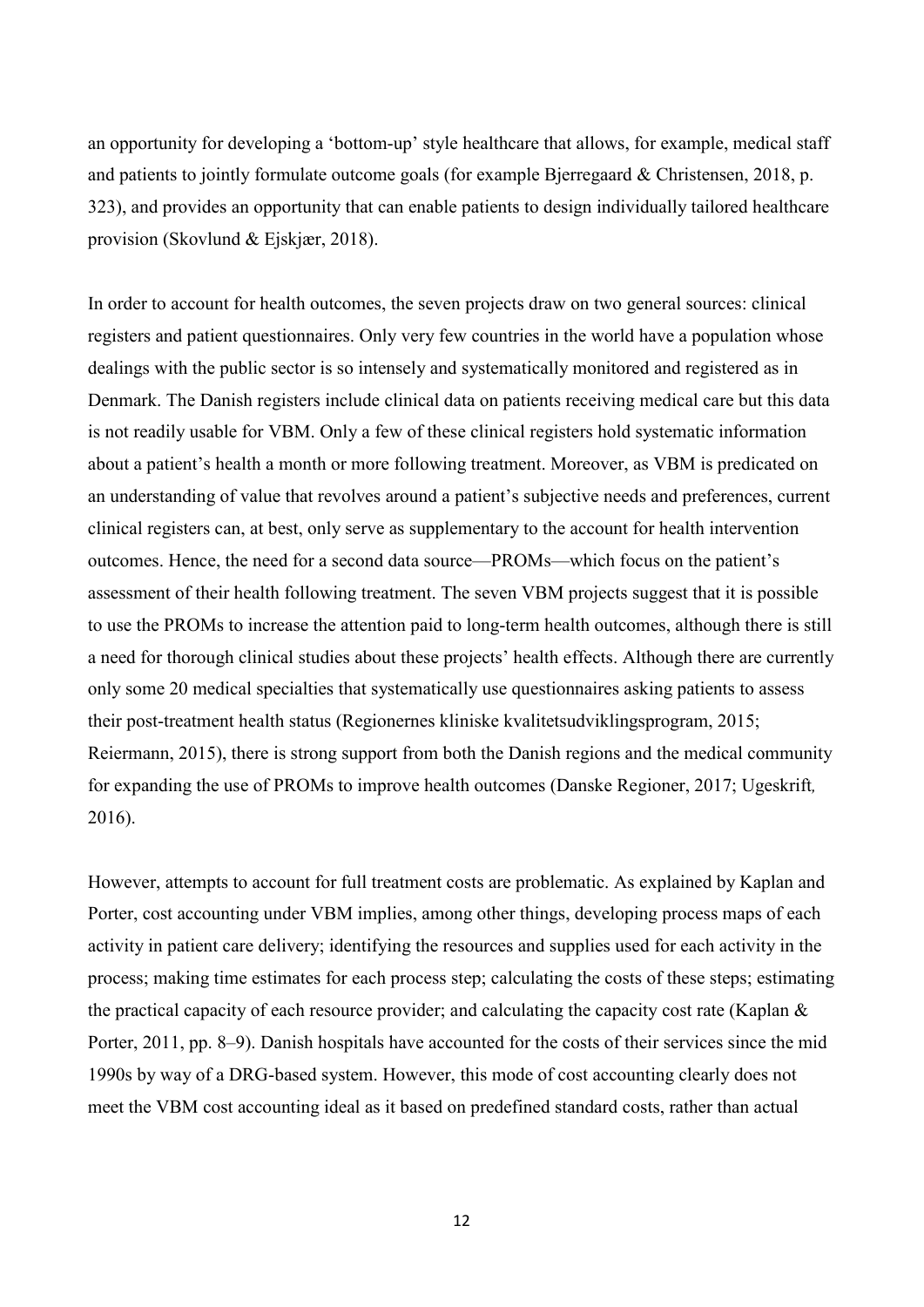costs. Moreover, the Danish system only includes hospital costs induced by the hospital and not the costs of treatment provided by the GP or the municipality.

In 2018, the VBM project at the department of cardiology at the Rigshospitalet began to calculate the actual costs of health services (Interview 4). However, this only included the Rigshospitalet's own costs, because it was not impossible to identify and calculate all of the service costs that are part of cardiology treatment, i.e. the services provided by other hospitals, a patient's GP, and the municipality. Expanding the current mode of costing is problematic due to the current ICT systems' technical requirements, but also because of the costs being split between hospitals, GPs, and municipalities. These three health sectors have different economic interests and it is very difficult to require them to adopt standardized cost accounting systems.

In order to maximize the value produced by health services, Porter and Teisberg argued that it is necessary to alter the management of healthcare. This includes tailoring payment for performance systems attuned to value production. The Danish Ministry of Health has adopted this approach stating that PROMs may contribute to improving health outcomes in proportion to the public money spent on healthcare (Sundheds- og Ældreministeriet, 2017, pp. 4–5). However, developing a payfor-performance system around the maximization of health outcomes per actual costs is fraught with difficulties. Apart from serious legal challenges revolving around the concern for disseminating sensitive personal data, the use of PROMs to govern healthcare services faces causality attribution problems. Porter and Teisberg said that treatment should be understood as the full cycle of interventions contributing to the patient's recuperation (or lack thereof). Accordingly, payment for the expenditures generated from these interventions should directly reflect their causal contribution to the patient's post-treatment health status. As explained earlier, the VBM project at Rigshospitalet's department of cardiology includes both health outcome assessment and more comprehensive cost accounting, but they have so far rejected the idea of a pay-for-performance system based on outcomes, because a patient's status after one year is influenced by a wide range of factors outside the department's control (Interview 4). Only one out of the current seven Danish VBM projects utilizes a pay-for-performance system linked to patient outcomes. Even in this one case—the orthopaedic department at Aalborg University Hospital—the new payment system only constitutes a minor supplement to the existing activity-oriented budget system (Bjerregaard &

13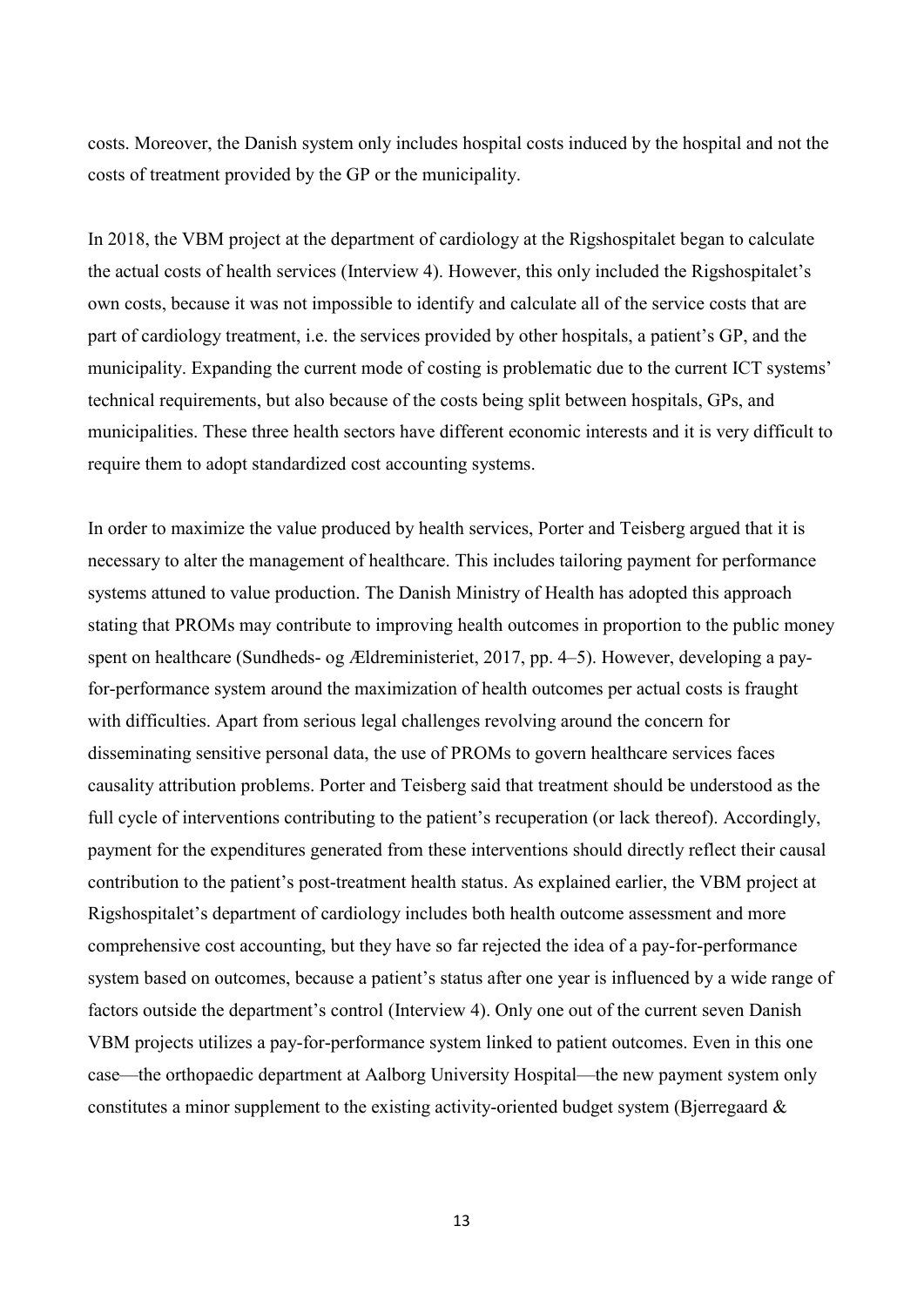Christensen, 2018). Moreover, this pay-for-performance system is based on health outcomes only, not on full cost accounting.

More generally, the Danish Medical Association, which has endorsed the use of PROMs for ensuring clinical quality, does not support the idea of a new outcome-oriented budgeting system (Interview 2). The chair of the Danish Medical Association explained that payment for performance in terms of outcome would only create 'new attempts at cherry-picking and neglecting hard-to-cure patients' (Ugeskrift*,* 2016). Even the Danish regions, which have been a leading political advocate of VBM, are sceptical about wholly replacing the activity-oriented DRG system with a system allocating resources to the hospitals according to patient outcomes. The Danish regions fear that such a new pay-for-performance model could favour the hospitals located in areas with wealthy and capable citizens, as well as university hospitals, which tend to have the most qualified staff and often have better equipment than non-university hospitals (Interview 1).

#### **Conclusion**

Porter and Teisberg inspired a new series of reforms that, under the heading of VBM, seek to link funding of hospitals to accounts of actual treatment outcomes and costs. Based on the Danish experience, this paper suggests that the shift from a pay-for-performance system based on narrow conceptions of output, such as the number of patients treated, to one measuring actual health outcomes for patients is promising. However, the requirement for extensive knowledge linking health outcomes to full cycle treatments and their costs significantly challenges the adoption of a fair pay-for-performance system.

In more conceptual terms, VBM's attempt to enhance health outcomes for patients per dollar spent is underpinned by a decidedly neoliberal problematization of (flawed) competition. This political rationality clears a space for governing healthcare providers by making them compete and by rewarding them for their contribution to health outcomes rather than, for instance, the number of patients treated or customer satisfaction. Moreover, since value is produced in tandem with the customer, or the patient, accounting for the value of the treatment must include extra-clinical data. The production of this extra-clinical data means that patients should actively participate in their treatment. Thus, through the use of PROMs, VBM seems to latch on to a broader neoliberal subjectivity by which power is exercised through the regulated empowerment and freedom of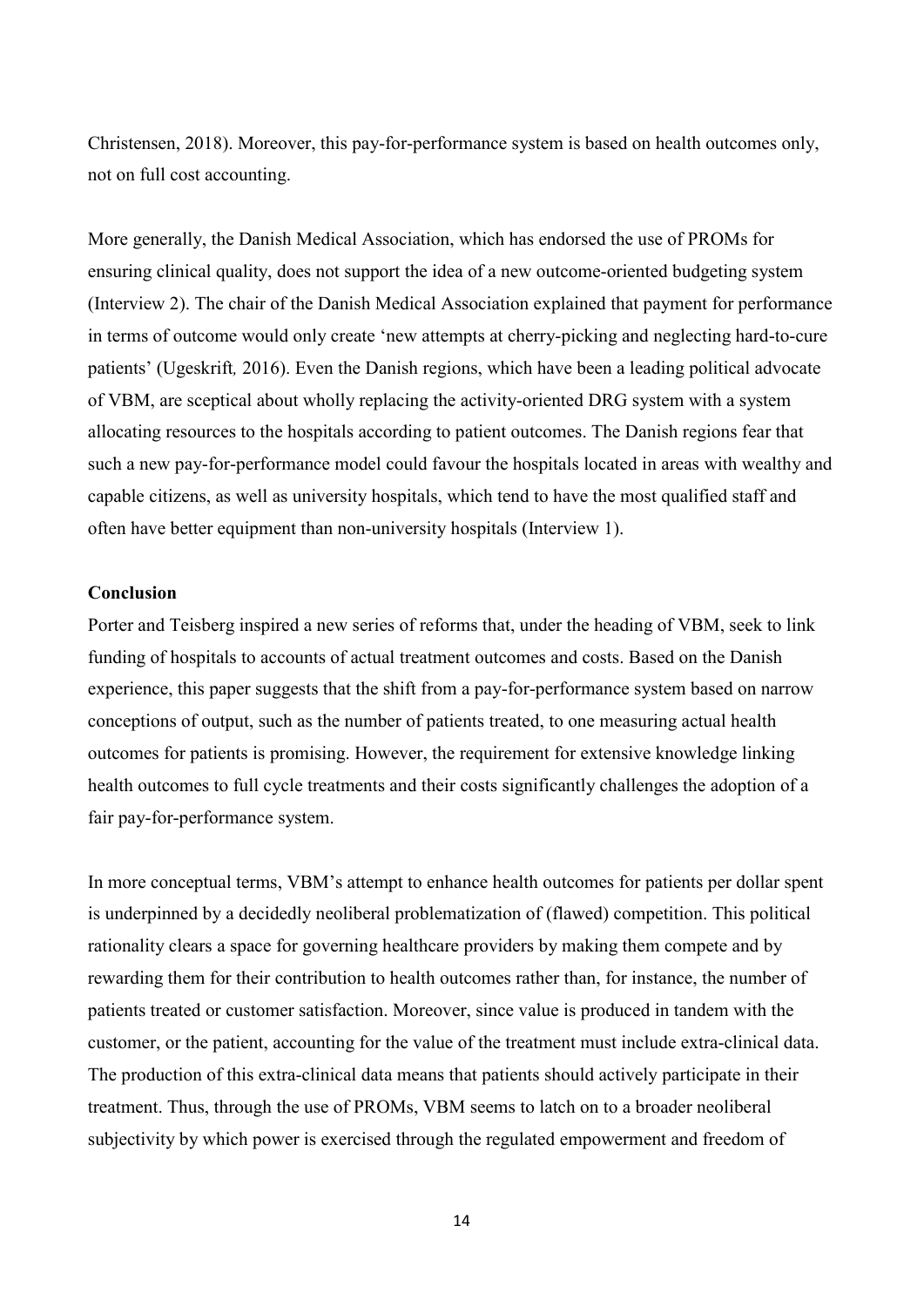citizens (Cruikshank, 1999; Rose, 1999). However, the use of VBM in Denmark has problematized the kind of narrow neoliberal rationalities that focus on market competition, patient choice and, not least, value conceptions that look at outputs (activities). Interestingly, in the Danish context, VBM has served more as a critique of the inadequacies of the existing pay-for-performance system than an endorsement of a novel value-based pay system.

The particular mode of neoliberal rationality underpinning VBM comes with a number of political implications. These implications, of course, are just potential limitations because VBM has not been fully implemented in Denmark or anywhere else. On the one hand, VBM's explicit quest for including medical concerns in accounting for and rewarding health services were widely regarded by the interviewees in this study as a sign of real political progress and as a platform for contesting the existing and highly problematic pay-for-performance system. Moreover, VBM's invitation to make patients participate more actively in their treatment is considered both by patient organizations and by medical associations as likely to provide better health outcomes for patients.

On the other hand, VBM may work to legitimize budget costs in the public healthcare sector and an insatiable desire for knowledge about patients and the social environments impinging on their health—something that may encroach on the privacy of citizens. Moreover, VBM could result in unfairly rewarding urban and/or university hospitals at the expense of other, less well resourced hospitals. Finally, VBM may reinforce existing neoliberal public health reforms that—under the headings of health promotion and lifestyle change—seek to charge patients with the responsibility not only for their treatment but, increasingly also, for the cause of their disease (Triantafillou & Vucina, 2018). It is too early to assess how these emancipatory potentials and limitations will actually unfold.

At a general level, my research resonates with studies examining the modes of political power linked to managerial discourses on value (Ferlie et al., 2012; Malmmose, 2015). My study goes further by illuminating the particular neoliberal kinds of political power and rationalities implied by the current attempts to introduce VBM in healthcare. Thus, at an analytical level, this paper contributes to the attempts to incorporate technical issues into governmentality studies, which have to a large extent been theoretical to date (Biebricher, 2008). More specifically, it adds to the few accounting studies (Brivot & Gendron, 2011; Martinez, 2011) that examine forms of power that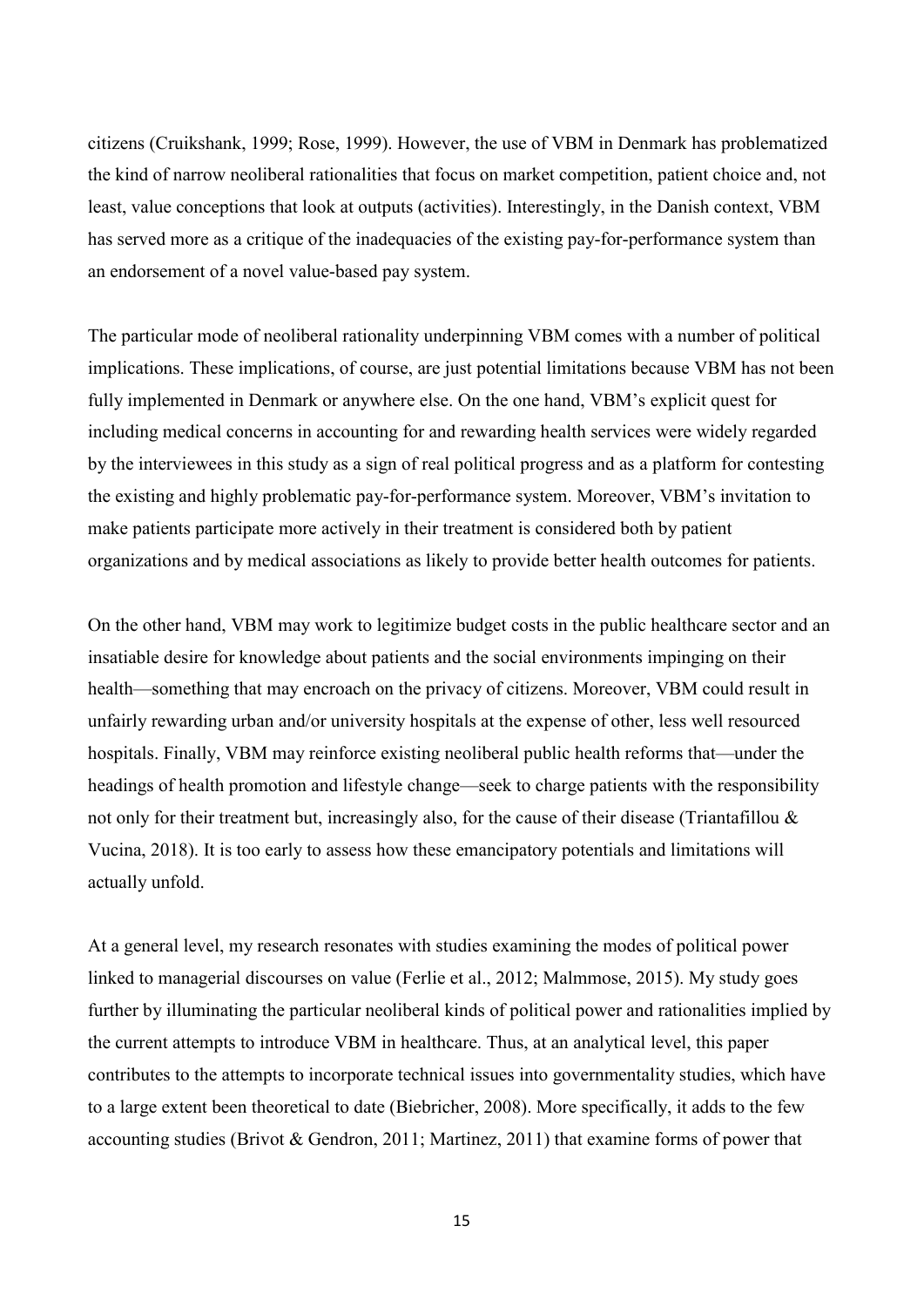work less by disciplinary mechanisms and legal requirements or prohibitions and more by a neoliberal form of steering that works through the subjectivity of medical personnel and patients alike.

#### **References**

- Aberbach, J. D., & Christensen, T. (2005). Citizens and Consumers. *Public Management Review*, *7*(2), 225–246.
- Arnaboldi, M., Lapsley, I., & Steccolini, I. (2015). Performance Management in the Public Sector: The Ultimate Challenge. *Financial Accountability & Management*, *31*(1), 1–22.
- Bevan, G., & Hood, C. (2006). What's measured is what matters: Targets and gaming in the English public health care system. *Public Administration*, *84*(3), 517–538.
- Biebricher, T. (2008). Genealogy and Governmentality. *Journal of the Philosophy of History*, *2*, 363–396.
- Bjerregaard, H. H., & Christensen, P. H. (2018). Værdibaseret styring af ortodpædkirurgien i Region Nordjylland [Value-based management of orthopaedic surgery in Region Northern Jutland]. In P. N. Bukh & K. S. Christensen (Eds.), *Strategi og styring med effekt* (pp. 319– 331). Copenhagen: DJØF Forlaget.
- Brivot, M., & Gendron, Y. (2011). Beyond panopticism: On the ramifications of surveillance in a contemporary professional setting. *Accounting, Organizations and Society*, *36*(3), 135–155.
- Bundgaard, B. (2017, April 5). Sådan skal kvalitet måles fremover [How to measure quality in the future]. *Ugeskrift.Dk - Nyheder*. Retrieved from http://ugeskriftet.dk/nyhed/saadan-skalkvalitet-maales-fremover
- Cardinaels, E., & Soderstrom, N. (2013). Managing in a Complex World: Accounting and Governance Choices in Hospitals. *European Accounting Review*, *22*(4), 647–684.
- Cruikshank, B. (1999). *The Will to Empower. Democratic citizens and other subjects*. Ithaca: Cornell University Press.
- Danske Patienter. (2013). *Patientcentrerede kvalitetsmål [patient centred quality measures]*. København.
- Danske Patienter. (2016). Sammen om bedre patientinddragelse. [together on better patient inclusion]. Retrieved November 4, 2018, from https://www.cancer.dk/dinproguide/ompartnerskabet/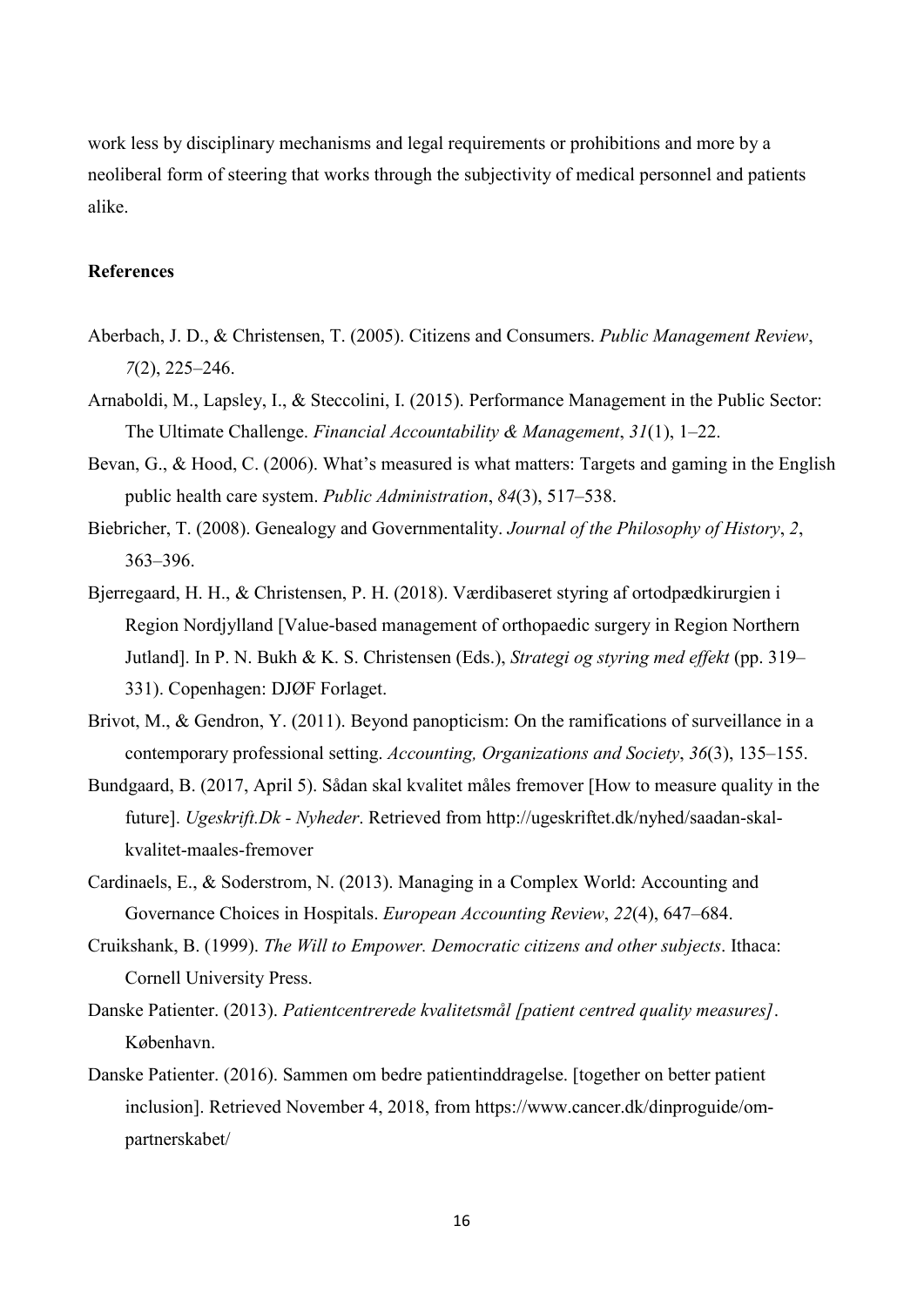- Danske Regioner. (2015a). *Afrapportering. Styring efter værdi for Patienten. Den Tværregionale Task Force [Debrefing. Managing by value for the patient]*. Copenhagen. Retrieved from http://www.regioner.dk/media/1313/afrapportering-styring-efter-vaerdi-for-patienten.pdf
- Danske Regioner. (2015b). Fokus på resultatet for patienten kan give bedre kvalitet på sygehusene [Focus on patient results can provide better hospital quality]. *Regio*, *3*(8), 10–11. Retrieved from http://www.e-pages.dk/regioner/90/
- Danske Regioner. (2017). Værdibaseret sundhed [value-based health]. Retrieved from https://www.regioner.dk/sundhed/tema-vaerdibaseret-sundhed

Davies, W. (2014). Neoliberalism: A Bibliographic Review. *Theory, Culture & Society*, *31*(8).

- Dean, M. (1996). Putting the technological into government. *History of the Human Sciences*, *9*(3), 47–68.
- Edvardsen, K. (2018). Email communication with chief consultant of health economics Karina Edvardsen, 31st August 2018.
- Ferlie, E., Crilly, T., Jashapara, A., & Peckham, A. (2012). Knowledge mobilization in healthcare: A critical review of health sector and generic management literature. *Social Science & Medicine*, *74*(8), 1297–1304.
- Foucault, M. (1989). Problematics. In S. Lotringer (Ed.), *Foucault Live* (pp. 416–422). New York: Semiotext(e).
- Foucault, M. (1991). Questions of method. In G. Burchell, C. Gordon, & P. Miller (Eds.), *The Foucault Effect* (pp. 73–86). London: Harvester Wheatsheaf.
- Foucault, M. (2007). *Security, Territory, Population. Lectures at the Collège de France, 1977- 1978*. Basingstoke: Palgrave Macmillan.

Friedman, M. (1962). *Capitalism and Freedom*. Chicago: Chicago University Press.

- Funnell, W., Holden, A., & Oldroyd, D. (2014). Costing in the Newcastle Infirmary, 1840-1888. *Accounting, Auditing and Accountability Journal*, *27*(3), 465–488.
- Hansen, M. P., & Triantafillou, P. (2011). The Lisbon strategy and the alignment of economic and social concerns. *Journal of European Social Policy*, *21*(3).

Hayek, F. (1944). *The road to serfdom*. London: Routledge & Kegan Paul.

- Hoskin, K. (1996). The awful ideal of accountability': inscribing people into the measurement of objects. In R. Munro & J. Mouritsen (Eds.), *Accountability: Power, ethos & the technologies of managing* (pp. 265–282). London: International Thompson Business Press.
- IVBAR. (2014). *Value based reimbursement and initiatives in Sweden*. Stockholm. Retrieved from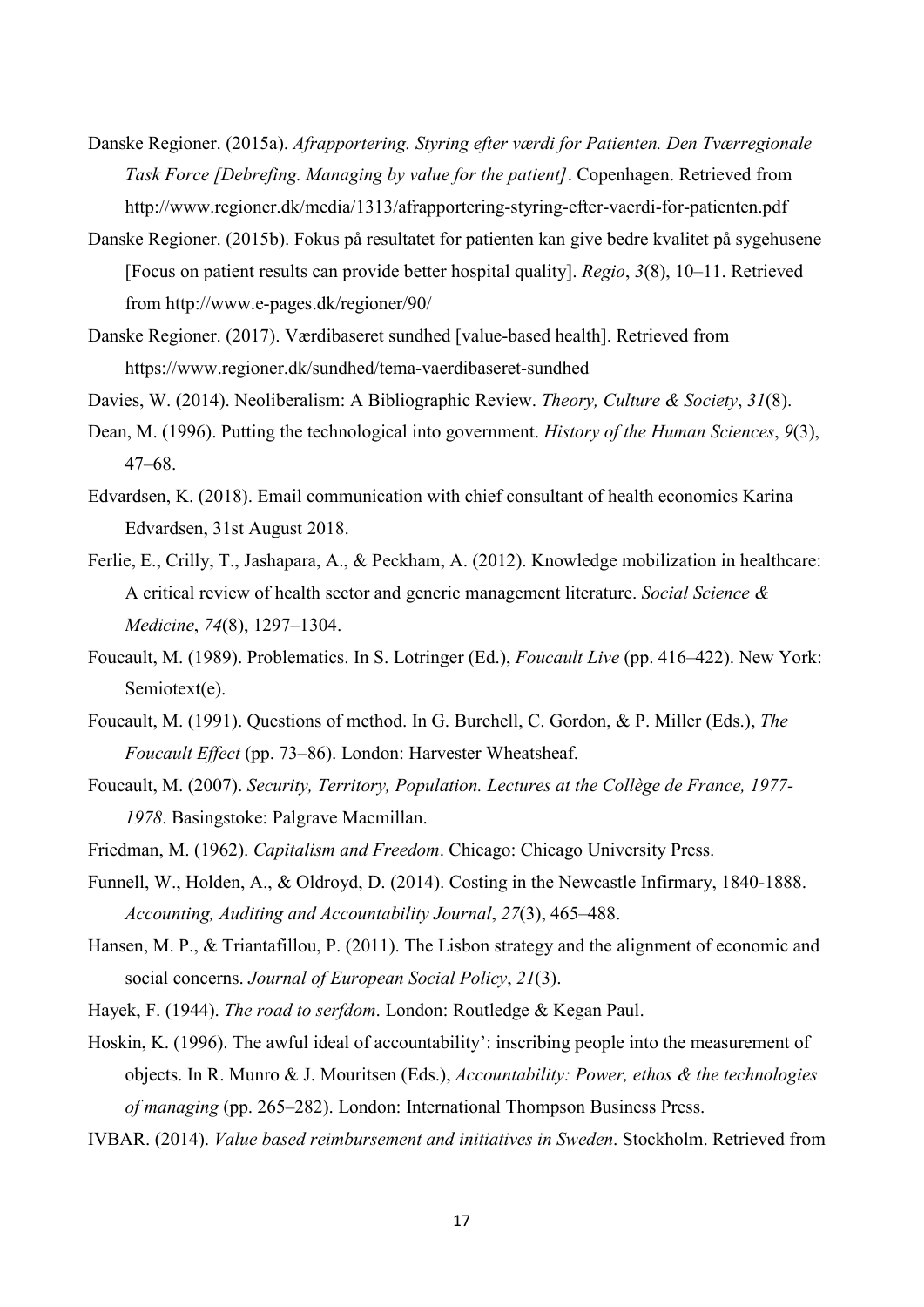http://docplayer.net/23812455-Ivbar-value-based-reimbursement-and-initiatives-in-swedenjonas-wohlin-ceo-ivbar-the-institute-for-value-based-reimbursement.html

- IVBAR. (2015). *Value Based steering and support systems for Danish health care*. Copenhagen. Retrieved from http://www.regioner.dk/media/1476/value-based-steering-and-support-systemfor-danish-health-care.pdf
- Kaplan, R. C., & Porter, M. E. (2011). How to solve the cost crisis in health care. *Harvard Business Review*, *September*(1271), 47–64.
- Kelman, S., & Friedman, J. N. (2009). Performance Improvement and Performance Dysfunction: An Empirical Examination of Distortionary Impacts of the Emergency Room Wait-Time Target in the English National Health Service. *J-PART*, *19*(4), 917–946.
- Koff, E. (2016). *From volume to value driven care*. Sydney. Retrieved from http://www.health.nsw.gov.au/innovation/2016symposium/Documents/presentations/elizabethkoff.pdf
- Lindholm, A., Korhonen, T., Laine, T., & Suomala, P. (2019). Engaging the economic facts and valuations underlying value for money in public procurement. *Public Money & Management*, *39*(3), 216–223.
- Lopdrup-Hjorth, T. (2013). *'Let's Go Outside': The Value of Co-Creation*. Copenhagen Business School.
- Malmi, T., & Brown, D. A. (2008). Management control systems as a package opportunities,challenges and research directions. *Management Accounting Research*, *19*, 287– 300.
- Malmmose, M. (2015). Management accounting versus medical profession discourse: Hegemony in a public health care debate—A case from Denmark. *Critical Perspectives on Accounting*, *27*, 144–159.
- Martinez, D. E. (2011). Beyond disciplinary enclosures: Management control in the society of control. *Critical Perspectives on Accounting*, *22*(2), 200–211.
- McKevitt, D., & Davis, P. (2016). Value for money: a broken piñata? *Public Money & Management*, *36*(4), 257–264.
- McKinlay, A., & Pezet, E. (2010). Accounting for Foucault. *Critical Perspectives on Accounting*, *21*(6), 486–495.
- McKinlay, A., & Starkey, K. (1998). *Foucault, Management and Organization Theory*. London: Sage.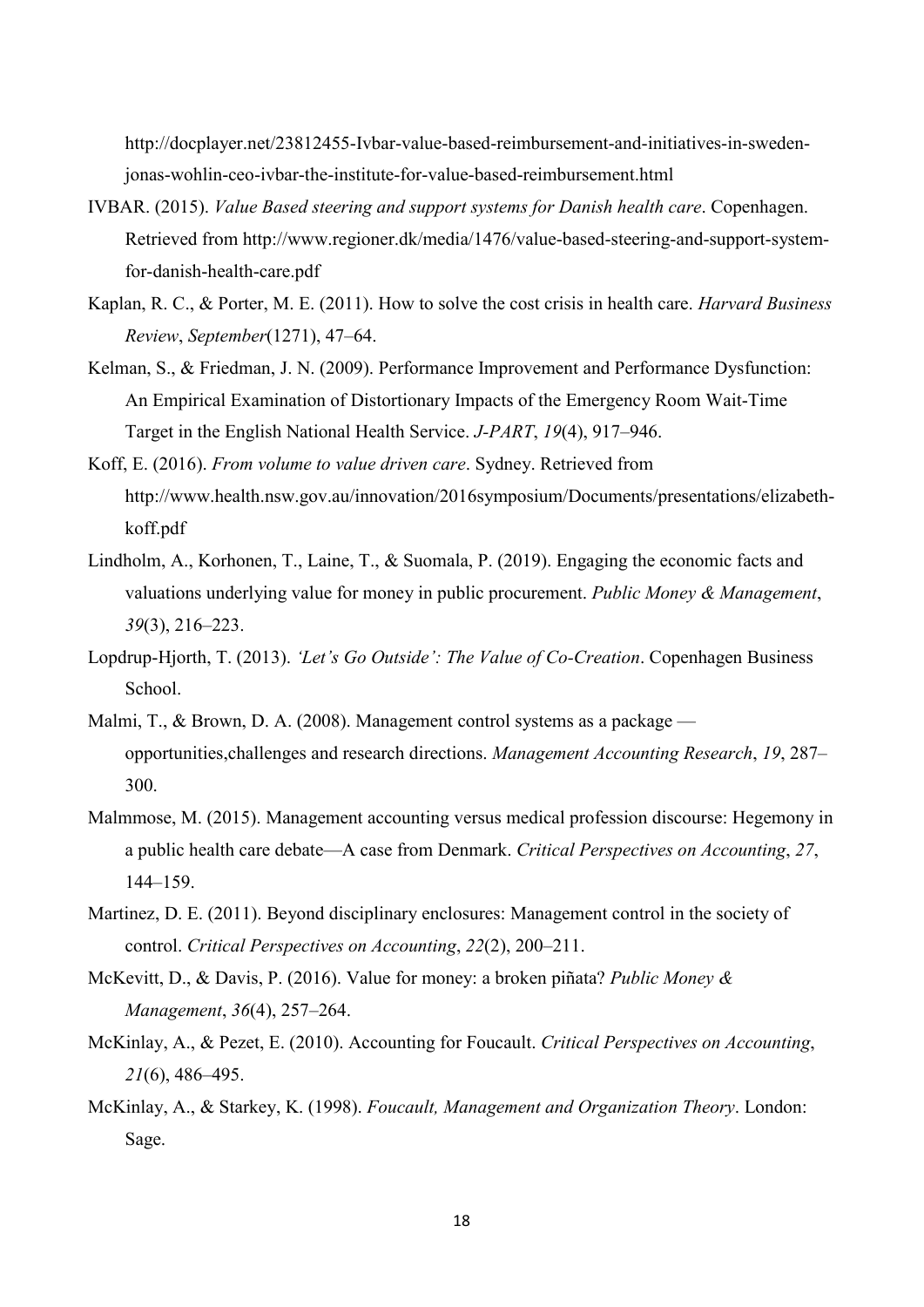- Milstein, R., & Schreyoegg, J. (2016). Pay for performance in the inpatient sector: A review of 34 P4P programs in 14 OECD countries. *Health Policy*, *120*, 1125–1140.
- NN. (2017, August). Chefer på Rigshospitalet: Vi kan ikke spare mere [Managers at Rigshospitalet: We cannot save more money]. *DKNyt*. Retrieved from https://www.dknyt.dk/artikel/91387
- OECD. (2015). *Health at a Glance 2015*. Paris.
- OECD. (2017). Health expenditure and financing. Retrieved from http://stats.oecd.org/Index.aspx?DataSetCode=SHA
- Peck, J. (2010). *Constructions of Neoliberal Reason*. Oxford: Oxford University Press.
- Pflueger, D. (2015). Accounting for quality: on the relationship between accounting and quality improvement in healthcare. *BMC Health Services Research*, *15*(1), 178.
- Pflueger, D. (2016). Knowing patients: The customer survey and the changing margins of accounting in healthcare. *Accounting, Organizations and Society*, *53*, 17–33.
- Popper, K. R. (1966). *The open society and its enemies* (Vol. 5th (revis). Routledge & K. Paul.
- Porter, M. E. (1985). *Competitive Advantage: Creating and Sustaining Superior Performance*. New York: Free Press.
- Porter, M. E. (2010). What Is Value in Health Care? *The New England Journal of Medicine*, *363*, 2477–2481.
- Porter, M. E., & Guth, C. (2012). *Redefining German Health Care. Moving to a Value-based System*. Heidelberg: Springer.
- Porter, M. E., & Teisberg, E. O. (2006). *Redefining Health Care: Creating Value-based Competition on Results*. Boston, Mass.: Harvard Business School Press.
- Power, M. (1996). Making things auditable. *Accounting, Organizations and Society*, *21*(2–3), 289– 315.
- Radnor, Z. (2008). Hitting the target and missing the point? Developing an understanding of organizational gaming. In W. Van Dooren & S. Van de Walle (Eds.), *Performance information in the public sector. How it is used.* (pp. 94–105). Basingstoke: Palgrave Macmillan.
- Regeringen, Kommunernes Landsforening, & Danske Regioner. (2013). *Digitalisering med effekt national strategi for digitalisering af sundhedsvæsenet 2013-2017 [digitalisation with effect national strategy for digitalisation of the health sector 2013 to 2017]*. København. Retrieved from https://www.sundhed.dk/content/cms/6/3406\_national-strategi-for-digitalisering-2015.pdf
- Region Midtjylland. (2018). *Dagsorden til møde i Sundhedsstyregruppen 16. august 2018 kl. 14:00*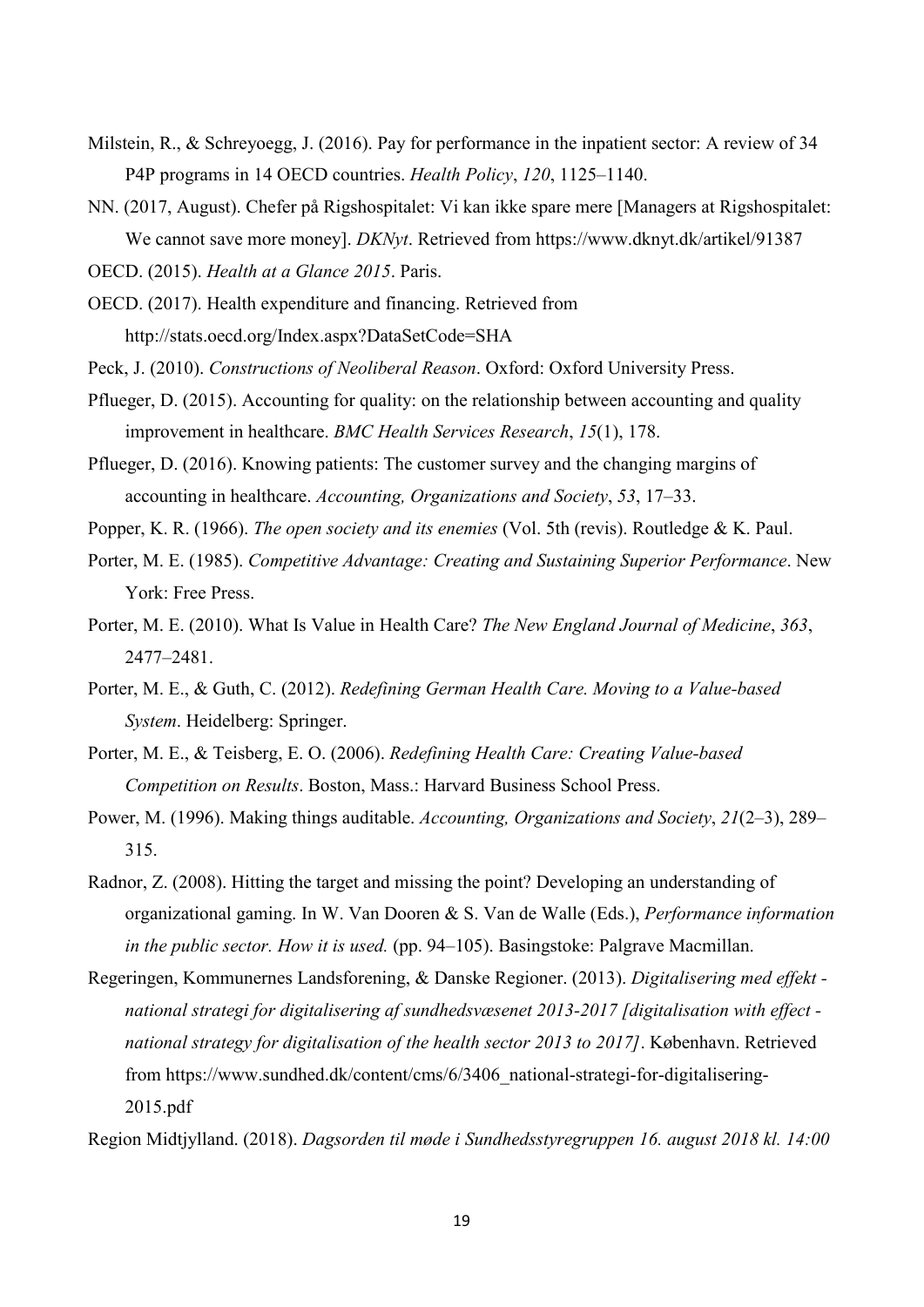*i Regionshuset Viborg, Konference 1 [agenda for meeting in the Health board 16th August, 2018 in the Region House, Viborg]*. Viborg. Retrieved from

http://www.sundhedsaftalen.rm.dk/siteassets/moedefora/sundhedsstyregruppen/160818/dagsor den-ssg-16-8-2018.pdf

- *Ugeskrift* (2016, August 23). Regionerne vil belønne helbredelse og patienttilfredshed [the regions will reward effective treatment and patient satisfaction]. (2016, August 23). *Ugeskrift.Dk - Nyheder*. Retrieved from http://ugeskriftet.dk/nyhed/regionerne-vil-beloenne-helbredelse-ogpatienttilfredshed
- Regionernes kliniske kvalitetsudviklingsprogram. (2015). *Vejledning for implementering og anvendelse af patient rapporterede outcome data i kliniske kvalitetsdatabaser [Guidelines for implementation and utilisation of patient reported outcome data in clinical databases]*. København. Retrieved from http://www.rkkp.dk/siteassets/om-rkkp/drift-og-udvikling/diverseprojekter/vejledningpro\_september-2-2015.pdf
- Reiermann, J. (2015, August 10). Flertal af læger ved ikke, hvordan patienterne oplever behandlingen [most doctors do not know how the patients experience their treatment]. *Mandag Morgen*.

Rose, N. (1999). *Powers of Freedom*. Cambridge: Cambridge University Press.

- Skovlund, S., & Ejskjær, N. (2018). Store perspektiver i værdibaseret diabetesbehandling [great prospects in value-based diabetes treatment]. *Danish Healthcare Journal*, *94*(3), 26–37.
- Sørensen, P. (2018). Email correspondence with director of the psychiatric ambulatorium Stolepegården,14th August 2018. Copenhagen.
- Sundheds- og Ældreministeriet. (2017). *Nationale mål for sundhedsvæsenet [national targets for the healthcare sector]*. København. Retrieved from http://www.sum.dk/Aktuelt/Nyheder/Sundhedspolitik/2017/Juni/~/media/Filer dokumenter/Nationale-maal-23062017/Nationale-Maal-2017-juni-2017.ashx
- Talbot, C. (2011). Paradoxes and prospects of 'public value.' *Public Money & Management*, *31*(1), 27–34.
- Tanenbaum, S. J. (2009). Pay for Performance in Medicare: Evidentiary Irony and the Politics of Value. *Journal of Health Politics, Policy and Law*, *34*(5), 717–746.
- Economist Intelligence Unit. (2016). *Value-based healthcare: A global assessment*. London.
- Triantafillou, P. (2014). Against all odds? Understanding the emergence of accreditation of the Danish hospitals. *Social Science & Medicine*, *101*, 75–85.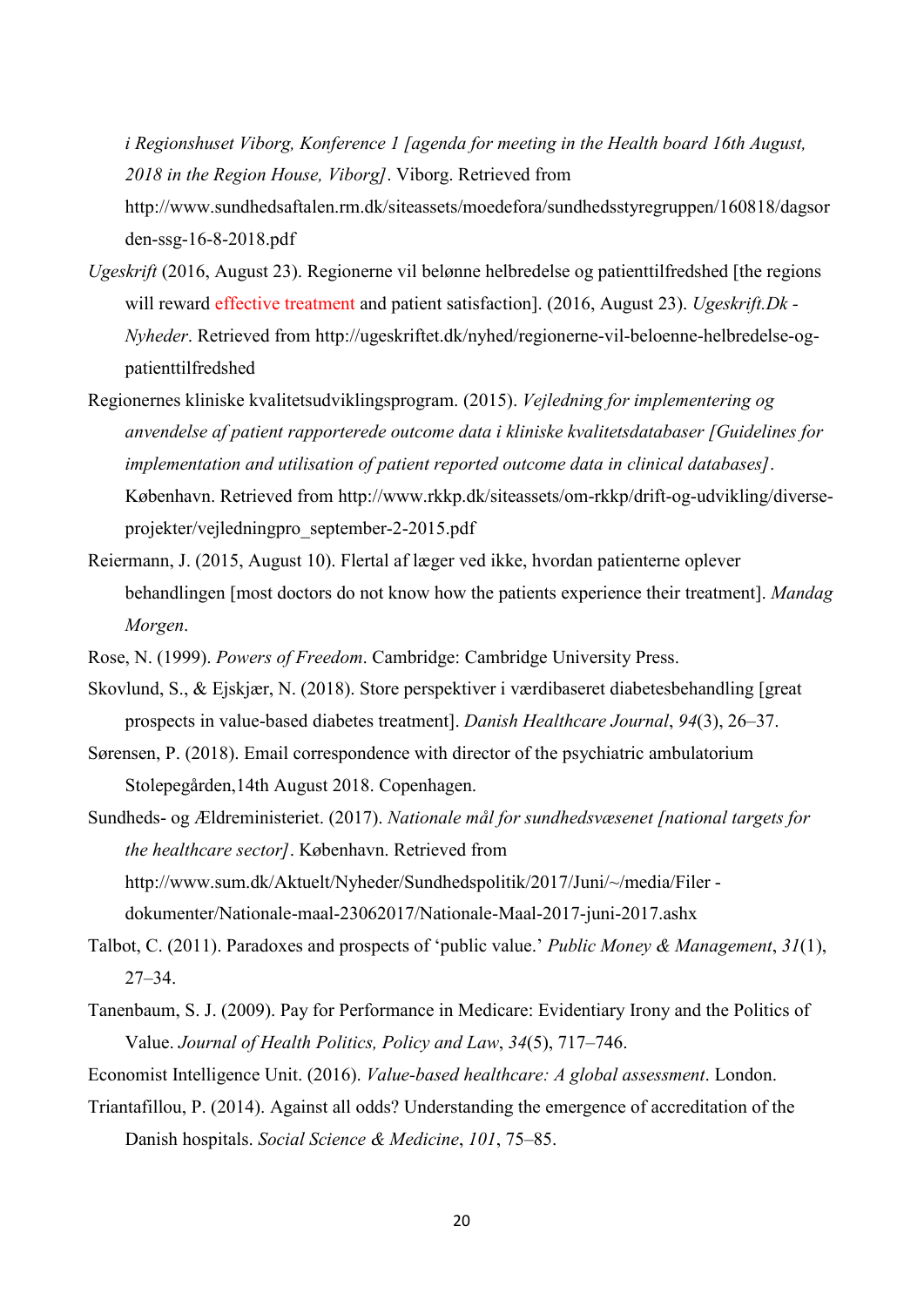Triantafillou, P. (2017). *Neoliberal power and public management reforms*. Manchester: Manchester University Press.

Triantafillou, P., & Vucina, N. (2018). *The politics of health promotion. Case studies from Denmark and England*. Manchester: Manchester University Press.

von Mises, L. (1990). *Epistemological Problems in Economics*. Indianapolis: The Liberty Fund.

Vrangbæk, K., & Østergren, K. (2006). Patient empowerment and the introduction of hospital choice in Denmark and Norway. *Health Economics, Policy and Law*, *1*(4), 371–394.

Vucina, N. (2014). *Mind the Body. A Genealogy of Danish Preventive Health and Health Promotion in the Interwar Period and Turn of the Millennium*. Roskilde.

**Table 1. Key publications used to analyse the knowledge and rationalities underpinning VBM.** 

| <b>Publication</b>                       | Paper author's analytical focus                         |
|------------------------------------------|---------------------------------------------------------|
| Porter, M. E., & Teisberg, E. O. (2006). | How VBM is conceptualized, how it problematizes         |
| Redefining health care: creating value-  | existing pay-for-performance systems in healthcare,     |
| based competition on results             | and what kind of governing knowledge and                |
|                                          | rationalities it rests upon                             |
| Porter, M. E. (2010). What is value in   | How value in healthcare is defined                      |
| health care?                             |                                                         |
| Kaplan, R. C., & Porter, M. E. (2011).   | How full treatment cycle cost-accounting should         |
| How to solve the cost crisis in health   | (ideally) be conducted under VBM                        |
| care                                     |                                                         |
| Regeringen et al. (2013). Digitalisation | How the Danish health authorities initially articulated |
| with effect-national strategy for        | the need for a new way of pursuing value, and           |
| digitalisation of the health sector 2013 | problematized the existing mode of managing quality     |
| to 2017                                  |                                                         |
| Danske Regioner. (2015a). Debrefing.     | The launch and description of the seven VBM projects    |
| Managing by value for the patient.       | at certain Danish hospital departments                  |
| Danske Regioner. (2015b). Focus on       | How the Danish Region initially articulates the need    |
| patient results can provide better       | for VBM —inspired by Porter and Swedish                 |
| hospital quality                         | experiments                                             |
| IVBAR. (2015). Value based steering      | How the Danish regions consider VBM could be            |
| and support systems for Danish health    | implemented in Denmark based on the Swedish             |
| care.                                    | experiments                                             |
| Danske Patienter. (2013). Patient        | How the largest Danish patient interest organization    |
| centred quality measures                 | has articulated the need for patient-centred quality    |
|                                          | measures                                                |
| Danske Patienter. (2016). Together on    | How the largest Danish patient interest organization    |
| better patient inclusion                 | has articulated the need for more patient participation |
|                                          | in healthcare treatment                                 |
| Sundheds- og Ældreministeriet. (2017).   | The Danish government's position on the use of          |
| National targets for the healthcare      | PROMs and VBM in healthcare management                  |
| sector                                   |                                                         |